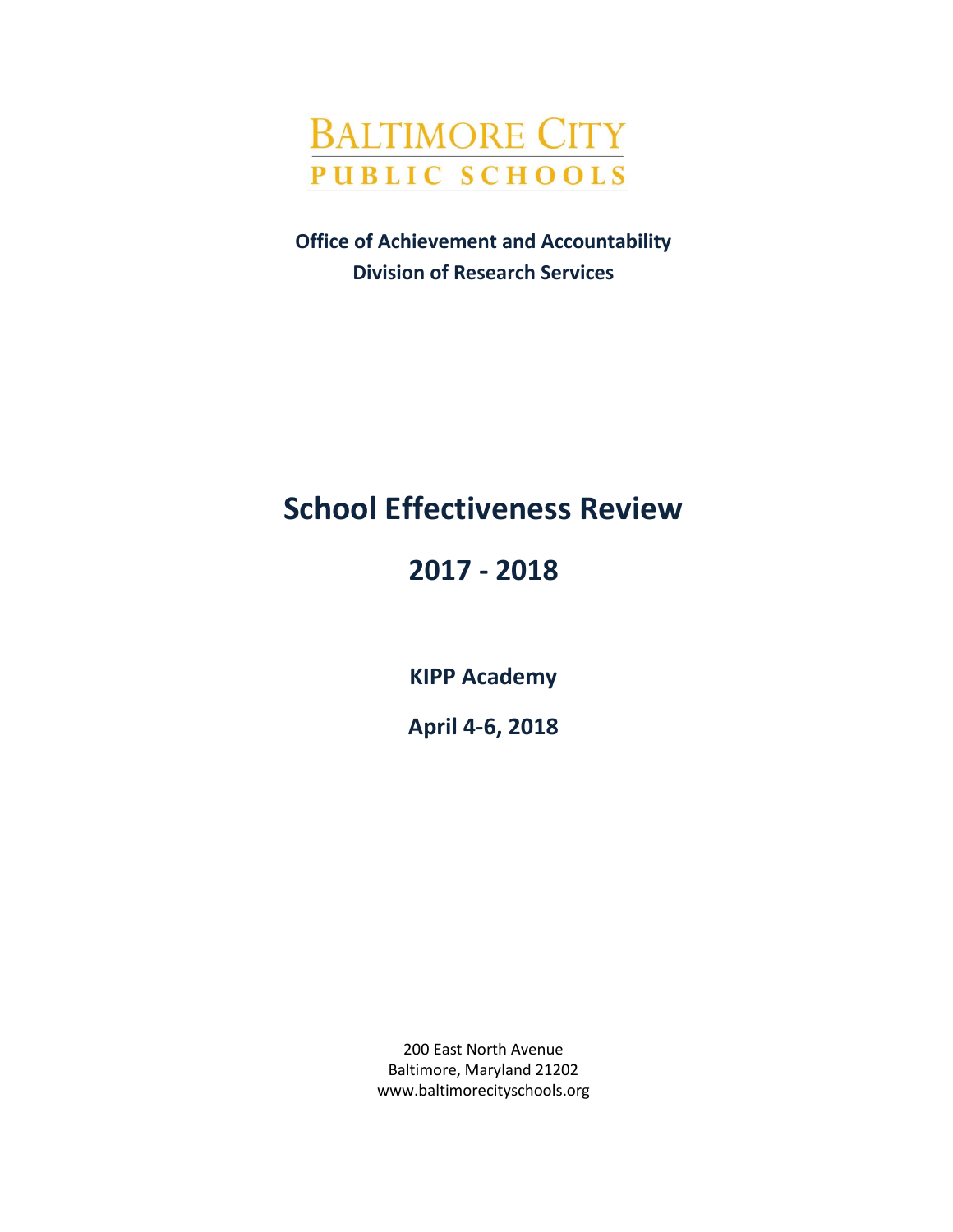### **Table of Contents**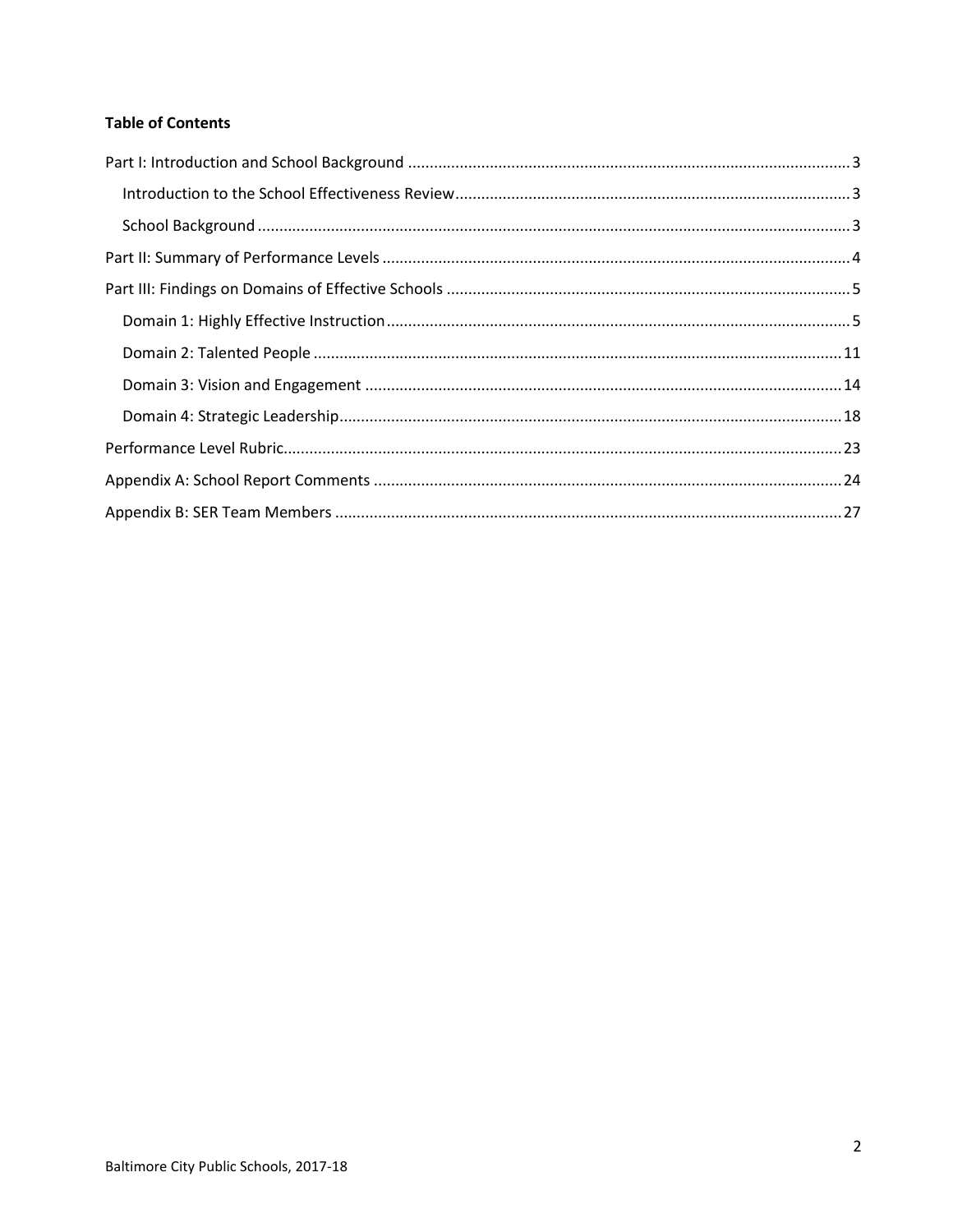## <span id="page-2-0"></span>**Part I: Introduction and School Background**

#### <span id="page-2-1"></span>**Introduction to the School Effectiveness Review**

Baltimore City Public Schools (City Schools) developed the School Effectiveness Framework and the School Effectiveness Review process in 2009. The School Effectiveness Review (SER) uses trained school reviewers to measure a school's effectiveness against City Schools' School Effectiveness Standards. The School Effectiveness Standards are aligned with City Schools' effectiveness frameworks for teachers and school leaders.

The SER provides an objective and evidence-based analysis of how well a school is working to educate its students. It generates a rich layer of qualitative data that may not be revealed when evaluating a school solely on student performance outcomes. It also provides district and school-level staff with objective and useful information when making strategic decisions that impact student achievement.

The SER team, comprised of representatives from City Schools who have extensive knowledge about schools and instruction, gathered information from teachers, students, parents, and leadership during a two-day site visit. During the visit, the SER team observed classrooms, reviewed selected school documents, and conducted focus groups with school leadership, teachers, students, and parents. The SER team analyzed evidence collected over the course of the SER to determine the extent to which key actions have been adopted and implemented at the school. This report summarizes the ratings in the four domains and related key actions, provides evidence to support the ratings, and – based on a rubric – allocates a performance level for each key action. More information about the SER process is detailed in the School Effectiveness Review protocol, located on the City Schools website and available upon request from the Office of Achievement and Accountability in City Schools.

#### <span id="page-2-2"></span>**School Background**

KIPP Academy serves approximately 1500 students in grades Kindergarten through eighth. The school is located on Greenspring Avenue in the Park Heights neighborhood of Baltimore, Maryland. The principals, Ms. Natalia Adamson and Ms. Samantha Pugh, have been at the school for 9 years and 1 year, respectively. For more information about the school's student demographics and student achievement data, please see the School Profile, located on the City Schools website.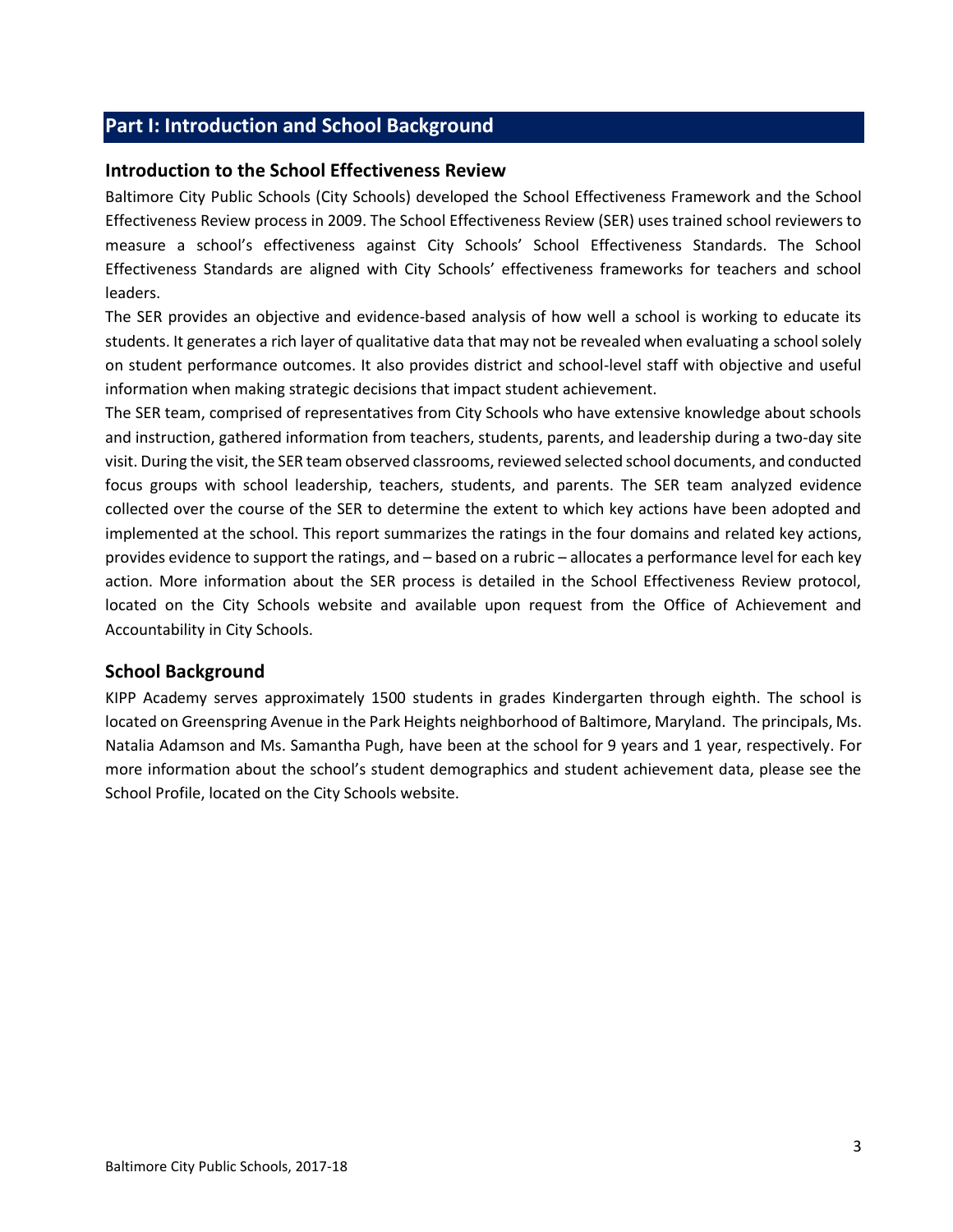# <span id="page-3-0"></span>**Part II: Summary of Performance Levels**

Based on trends found in the collected evidence, the SER team assigns a performance level to each key action.

|                                   | Performance Levels                                                                                                                                                                                        |                              |                                                                                              |                                  |
|-----------------------------------|-----------------------------------------------------------------------------------------------------------------------------------------------------------------------------------------------------------|------------------------------|----------------------------------------------------------------------------------------------|----------------------------------|
| <b>Domains</b><br>and Key Actions | Level 4:<br><b>Highly Effective</b>                                                                                                                                                                       | Level 3:<br><b>Effective</b> | Level 2:<br><b>Developing</b>                                                                | Level 1:<br><b>Not Effective</b> |
|                                   | <b>Domain 1: Highly Effective Instruction</b>                                                                                                                                                             |                              |                                                                                              |                                  |
|                                   | 1.1 Teachers plan highly effective instruction.                                                                                                                                                           |                              |                                                                                              | <b>Developing</b>                |
|                                   | 1.2 Teachers deliver highly effective instruction.                                                                                                                                                        |                              |                                                                                              | <b>Developing</b>                |
|                                   | 1.3 Teachers use multiple data sources to adjust practice.                                                                                                                                                |                              |                                                                                              | <b>Effective</b>                 |
|                                   | 1.4 School leadership supports highly effective instruction.                                                                                                                                              |                              |                                                                                              | <b>Effective</b>                 |
|                                   |                                                                                                                                                                                                           |                              | 1.5 Teachers establish a classroom environment in which teaching and learning can occur.     | <b>Effective</b>                 |
| <b>Domain 2: Talented People</b>  |                                                                                                                                                                                                           |                              |                                                                                              |                                  |
|                                   | 2.1 The school implements systems to select, develop, and retain effective teachers and<br>staff whose skills and beliefs represent the diverse needs of all students.                                    |                              |                                                                                              | <b>Effective</b>                 |
|                                   | individual and school-wide goals, provide interventions to those who are not meeting<br>expectations, and remove those who do not make reasonable improvement.                                            |                              | 2.2 The school has created and implemented systems to evaluate teachers and staff against    | <b>Developing</b>                |
|                                   | <b>Domain 3: Vision and Engagement</b>                                                                                                                                                                    |                              |                                                                                              |                                  |
| teachers, and staff.              |                                                                                                                                                                                                           |                              | 3.1 The school provides a safe and supportive learning environment for students, families,   | <b>Developing</b>                |
|                                   | 3.2 The school cultivates and sustains open communication and decision-making<br>opportunities with families about school events, policies, and the academic and social<br>development of their children. |                              |                                                                                              | <b>Effective</b>                 |
|                                   |                                                                                                                                                                                                           |                              | 3.3 The culture of the school reflects and embraces student, staff, and community diversity. | <b>Effective</b>                 |
| Domain 4: Strategic Leadership    |                                                                                                                                                                                                           |                              |                                                                                              |                                  |
|                                   | 4.1 The school establishes growth goals that guide strategic planning, teaching, and<br>adjusting of practice to meet student needs.                                                                      |                              |                                                                                              | <b>Developing</b>                |
|                                   | 4.2 The school allocates and deploys the resources of time, staff talent, and funding<br>to address the priorities of growth goals for student achievement.                                               |                              |                                                                                              | <b>Effective</b>                 |
| trustees or operator)             | 4.3 The school's board of trustees (or operator) provides component stewardship and<br>oversight of the school (For schools that are overseen by an autonomous board of                                   |                              |                                                                                              | <b>Highly Effective</b>          |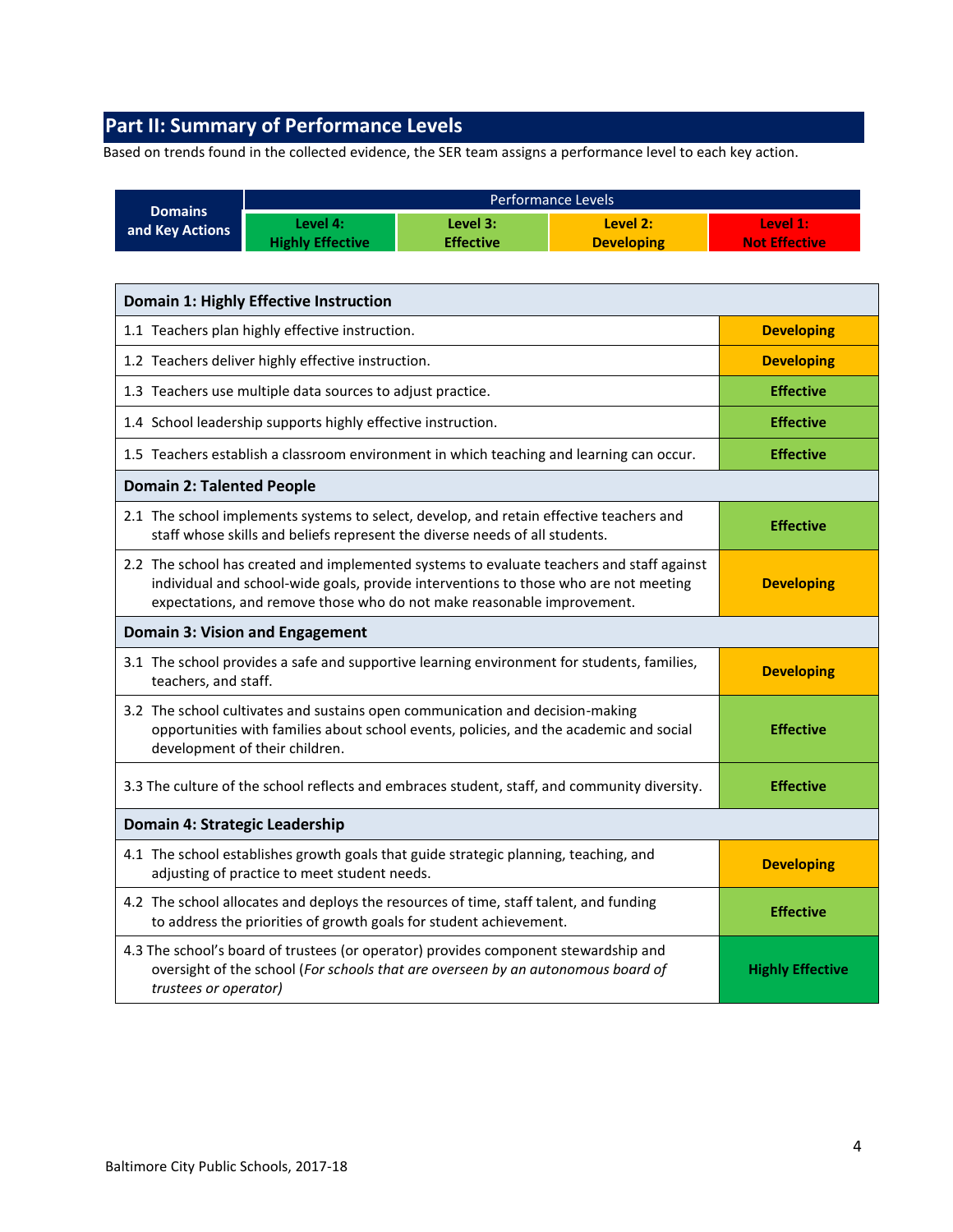## <span id="page-4-0"></span>**Part III: Findings on Domains of Effective Schools**

<span id="page-4-1"></span>

|                                                                                  | Performance Levels                  |                              |                               |                                  |  |
|----------------------------------------------------------------------------------|-------------------------------------|------------------------------|-------------------------------|----------------------------------|--|
| <b>Domains</b><br>and Key Actions                                                | Level 4:<br><b>Highly Effective</b> | Level 3:<br><b>Effective</b> | Level 2:<br><b>Developing</b> | Level 1:<br><b>Not Effective</b> |  |
| Domain 1: Highly Effective Instruction                                           |                                     |                              |                               |                                  |  |
| Key action 1.1: Teachers plan highly effective instruction.<br><b>Developing</b> |                                     |                              |                               |                                  |  |

- Teachers develop and implement standards-based daily lessons, units, and long-term plans using appropriate curriculum planning documents. According to school leadership and teachers, teachers use the Expeditionary Learning and Eureka curriculums for English Language Arts (ELA) and Math, and Amplify which is being piloted for Science, as well as Core Knowledge in Kindergarten through second grades. School leadership added that the ELA and Math include a module internalization component. Continuing, teachers noted that they created common curriculum to use for daily lessons. Review of scope and sequence documents and lesson plans confirmed use of the aforementioned curriculums, which are aligned with the Common Core. For example, one plan included the following standard -8.EE.8 (analyze and solve pairs of simultaneous linear equations) with the associated objective: Students will learn to solve systems of linear equations problems by using substitution.
- Teachers do not consistently design daily lessons that meet learners' unique needs. In focus groups, school leadership and teachers stated that teachers meet the needs of their students through reteaching, reviewing skills, small groups, and accommodations and modifications for students with Individual Education Plans, or IEPs. School leadership and teachers added that teachers also differentiate lessons according to students' learning modalities, and may use visuals, videos, or read alouds. Staff confirmed the use of small groups and noted that accommodations may include extended time, and special educators collaborate with general educators to ensure lessons are meeting the various needs, though they indicated modifications may not be seen in lesson plans. Review of lesson plans revealed that small groups were included in some, but not all of the lesson plans, such as guided reading, while other plans were pulled directly from a scripted curricula (such as Eureka), but included a few general teacher notes.
- Teachers set and track goals based on students' performance levels. According to school leadership and teachers, all teachers created and submitted Student Learning Objectives, or SLOs, which review of SLOs confirmed. Teachers and school leadership added that teachers also set goals related to Eureka, Achievement Network (ANet) and Guided Reading, such as 60% mastery on a particular assessment or growth in reading levels. Teachers added that goals are set for each intervention cycle, or roughly every eight weeks, and they may be differentiated based on performance tiers. Further, teachers stated that goals could be related to overall class averages. Regarding tracking, teachers and school leadership noted goals are tracked through the year, using assessments connected to the curricula (such as Eureka or Amplify), grades or teacher-created assessments. Lastly, school leadership indicated that goals may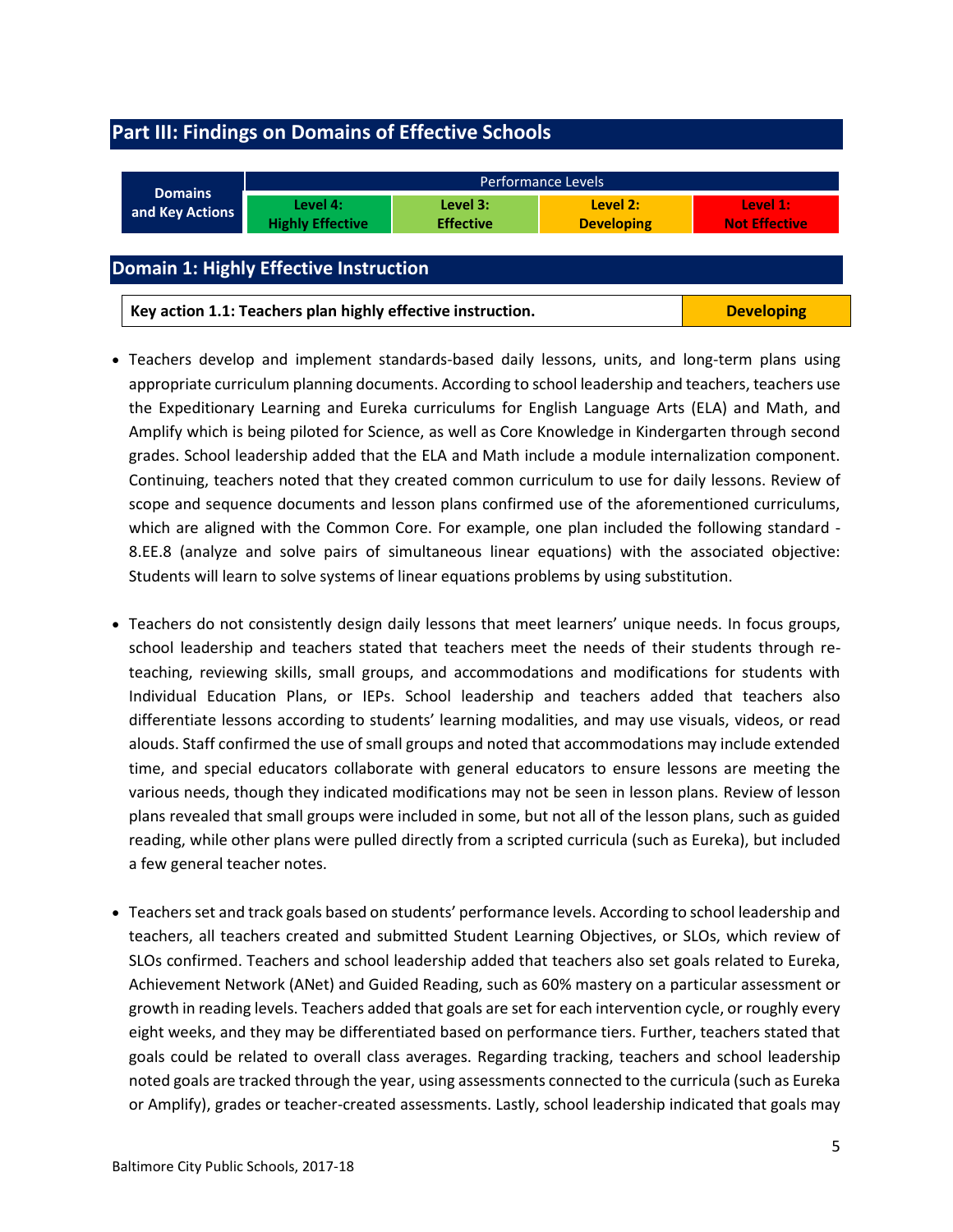be posted in classrooms. Review of SLOs revealed that the following target was noted for a group of students in one class: "The students in Target A will grow at least two spelling stages as measured by the Words Their Way Elementary Spelling Inventory."

#### **Key action 1.2: Teachers deliver highly effective instruction.<sup>1</sup> Developing**

- Some teachers use and communicate standards-based lesson objectives and align learning activities to the stated lesson objectives. In 40% of classrooms visited (n=20), teachers communicated lesson objectives to students by explaining and/or referencing it during the lesson. Additionally, in 40% of classes, lesson activities and resources had a clear and intentional purpose and were aligned with lesson objectives. For example, in one class, the objective was: "KIPPsters will learn to display prior knowledge on climate change and global warming by completing a know/want to know chart. The associated standard was MS-ESS3-5 (Ask questions to clarify evidence of the factors that have caused the rise in global temperatures over the past century.) However, in several classes, lesson objectives were only posted or not communicated to students, and not all learning activities and resources were aligned with objectives.
- Most teachers present content in various ways and emphasize key points to make content clear. In 80% of classrooms observed (n=20), teachers presented students with accurate, grade level content aligned to appropriate content standards. Additionally, in 70% of classes, teachers presented content in various ways to make content clear. Further, in 70% of classes, teachers emphasized important points to focus learning of content. For example, in one class, a teacher used a process chart, text, and handout to support students in the use of context clues to define new words.
- Some teachers use multiple strategies and tasks to engage all students in rigorous work. In 40% of classrooms visited (n=20), teachers scaffolded and/or differentiated tasks by providing access to rigorous, grade-level instruction for all students. Additionally, in 50% of classes, students had opportunities and time to grapple with complex texts and/or rigorous tasks. For example, in one class, students participated in small groups in which the task was differentiated based on their skill level to round in addition of three-digit numbers and worked on problem sets or used Zearn. However, in several classes, teachers did not scaffold or differentiate (all students participated in the same activities) and students participated in rigorous activities superficially or not at all, such as classifying animals into categories or sharing facts about presidents.

 $\overline{a}$ 

 $1$  Key action 1.2 evidence comes directly from classroom observations that were conducted as part of the SER. All classroom observations are twenty minute in which the observers are looking for teachers to demonstrate components of the Instructional Framework. The completed classroom visit tool can be found in appendix A.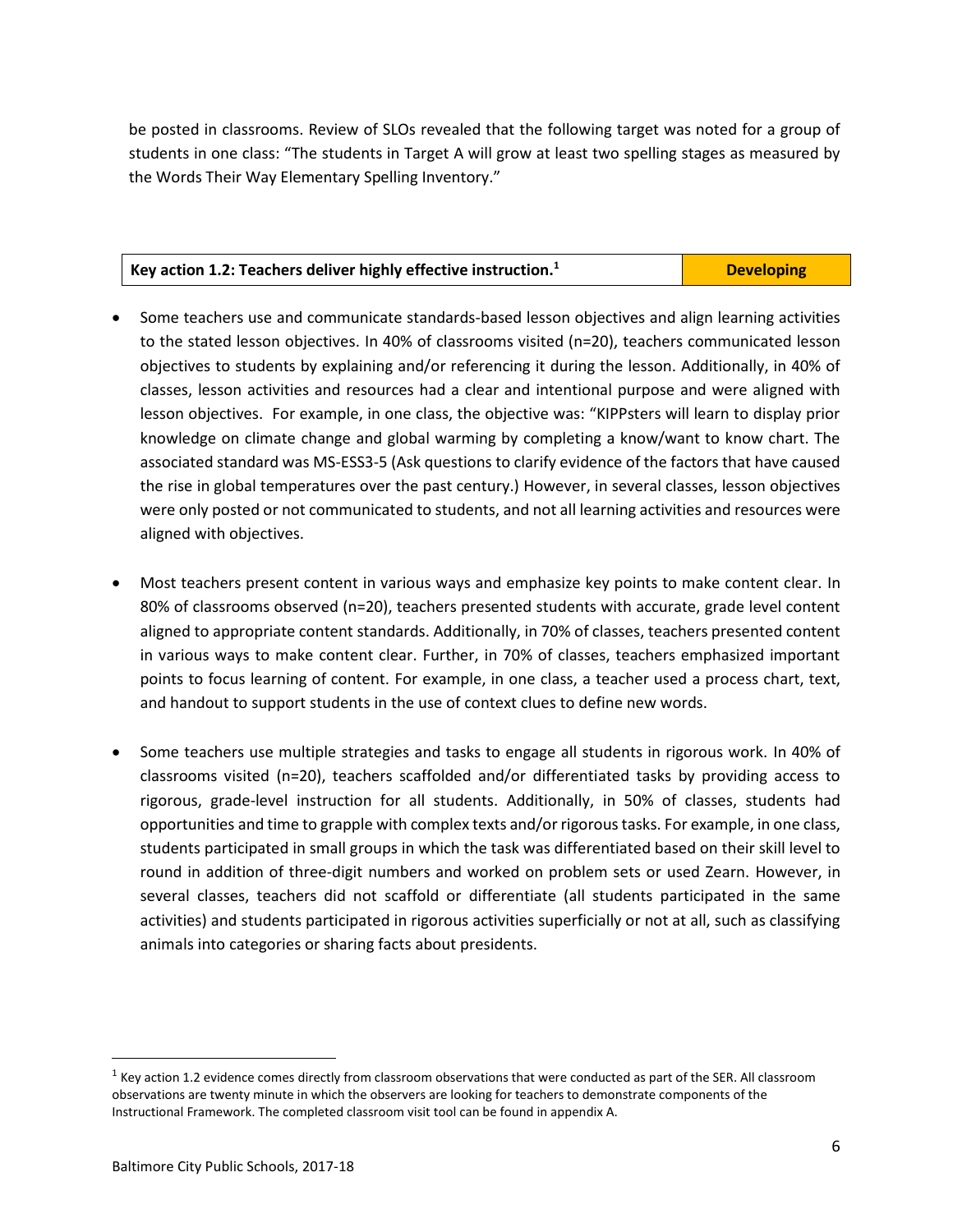- Some teachers use evidence-dependent questioning. In 45% of classrooms observed (n=20), teachers asked questions that required students to cite evidence and clearly explain their thought processes. Additionally, in 55% of classes, teachers asked questions that were clear and scaffolded. For example, in one class, the teacher asked the following questions: "How many pieces of evidence should you have? What are two things that develop after the third article? Why do you believe these pieces of evidence are reasons for legacy for these individuals?"
- Some teachers check for student understanding and provide specific academic feedback. In 60% of classrooms visited (n=20), teachers conducted one or more checks for understanding that yielded useful information at key points throughout the lesson. Further, however, in only 40% of classes, did teachers give specific academic feedback to communicate current progress and next steps to move forward. For example, in one class, the teacher rotated as students worked in guided reading groups, but feedback was not academic, but rather focused on behavior.
- Teachers do not facilitate student-to-student interaction and academic talk. In only 30% of classrooms observed (n=20), did teachers provide multiple or extended opportunities for student-to-student interaction. Additionally, in only 25% of classes, in most student-to-student interactions, did students engage in discussion with their peers to make meaning of content or deepen their understanding. Lastly, in 45% of classes, students used academic talk and, when necessary, teachers consistently and appropriately supported students in speaking academically. In most classes, students participated in one or no peer interactions, and therefore were not given an opportunity to engage in discussions with peers to deepen their understanding.

| Key action 1.3: Teachers use multiple data sources to adjust practice. | <b>Effective</b> |
|------------------------------------------------------------------------|------------------|
|                                                                        |                  |

 Teachers analyze students' progress toward goals. According to school leadership and teachers, teachers analyze a variety of data points, including student work, exit tickets, module tests, quizzes, ANet and guided reading, among others. School leadership and teachers added that, while there is not a school-wide process for data analysis, because it is adjusted by content areas, the general steps include the following: analyze specific questions and standards to determine trends regarding successes and failures, and then identify next steps or strategies to address misunderstandings. Further, teachers noted that in collaborative meetings with special educators and content or grade level teams, they analyze data collaboratively. Review of data analysis forms (specifically the daily data dive) confirmed that general steps included identifying areas of success (defined as 80% mastery of learning objective), knowledge and skills from the standard included in learning objective and task, areas of improvement, and the re-teach plan. A review of trackers revealed that some were more detailed and included several additional steps.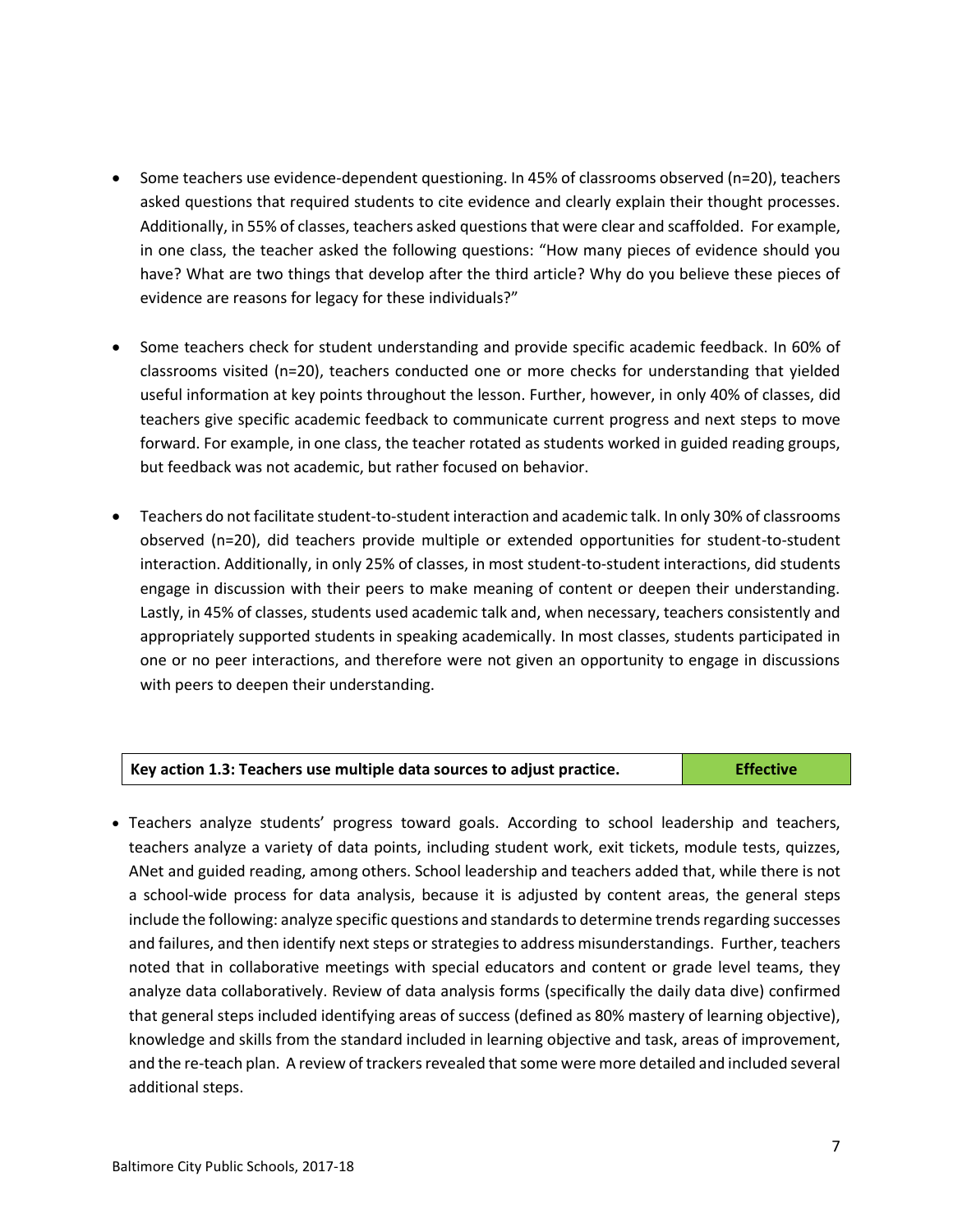- Teachers modify instruction in response to data. In focus groups, school leadership and teachers stated that teachers adjust instruction through re-teaching skills if students haven't demonstrated mastery, and re-teach or "buffer days" were included in the schedule for this purpose. School leadership and teachers added that teachers may pull small groups, review pre-requisite skills, incorporate a skill in a drill or Do Now for review, include process charts or visuals, and more. Further, teachers noted that small groups could be determined based on data from exit tickets. Review of daily data dive forms confirmed use of small groups, review, scaffolding, gradual release, whole group re-teach, and more.
- Teachers appropriately recommend students for tiered interventions, including some opportunities for acceleration. According to school leadership and teachers, teachers have an intervention block for Guided Reading in the Elementary school (one hour), and What I Need, or WIN time, in middle school daily for thirty minutes, for both ELA and Math - students are grouped based on exit ticket data. School leadership and teachers added that the school has reading and math interventionists, who support students who are below grade level for approximately 30-45 minutes daily; in middle school, support is provided during WIN time. Continuing, school leadership and teachers noted that students can access online intervention programs, such as Khan Academy for Math. Regarding acceleration opportunities, school leadership, teachers and staff stated that middle school students can participate in an accelerated math class, based on PARCC scores and teacher recommendation. Lastly, school leadership indicated that students in lower grades have been tested for the GATE program and are grouped in homerooms together. Review of documentation confirmed reading interventionist groups and lesson plans, and small groups in action plans.

| Key action 1.4: School leadership supports highly effective instruction. | <b>Effective</b> |
|--------------------------------------------------------------------------|------------------|
|                                                                          |                  |

• School leadership holds, however does not clearly promote, an instructional vision of high student achievement. According to school leadership, elements of the instructional vision that were normed around by the Instructional Leadership Team include common practices (or "look fors" around which the ILT normed for the current year), including strong objectives that are aligned with standards and assessments. School leadership added that discourse, students taking ownership of learning, being engaged and persevering have been a focus in guided reading, which review of the vision for effective instruction confirmed, with Teach 1-9 indicators being the overall focus. Further, school leadership noted that the vision has been communicated through professional development. Some teachers also confirmed that discourse was a focus, which was also confirmed by review of a PowerPoint presentation for elementary Math; however, teachers noted additional elements including checks for understanding, close reading, higher order thinking, and annotation. Lastly, staff noted a focus on social responsibility. Review of a shared commitments overview for the current year confirmed the focus on progress monitoring, standards aligned with curricula and assessments, and interventions.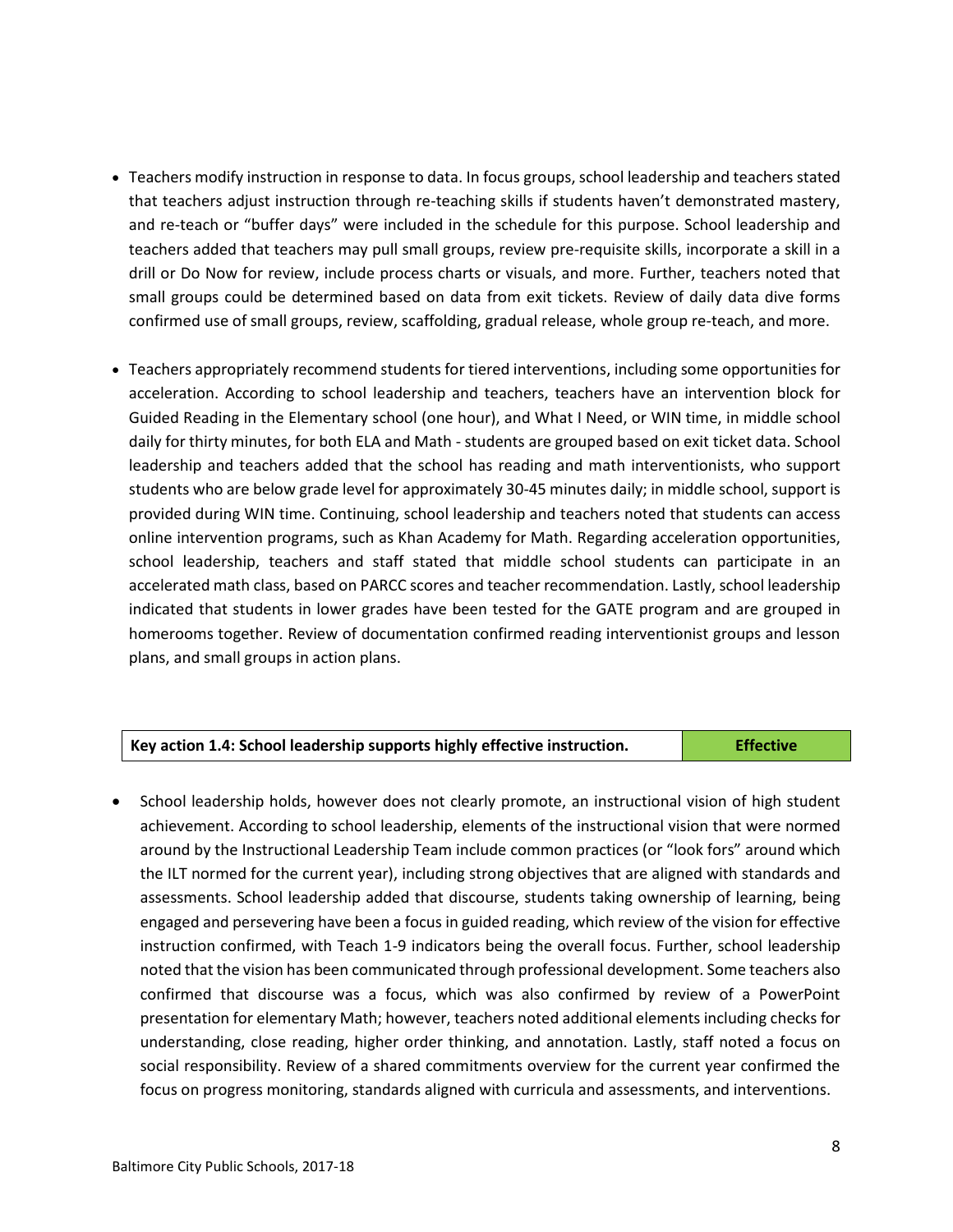- School leadership ensures that teachers engage in the planning of the curricula through oversight of standards-based units, lessons, and pacing. In focus groups, school leadership and teachers stated that during collaborative meetings that leadership facilitates, with either grade level or content teams, pacing checks are conducted and pacing guides are adjusted accordingly, and teachers also email leadership weekly scope and sequence documents that include any modifications. Teachers added that lesson plans are discussed and modified during meetings as well, and also in one on one meetings (O3s) with instructional coaches, which occur weekly or bi-weekly, and during which teachers receive feedback. Further, teachers reported that the common curriculum is online and can be viewed by leadership. Review of an oversight document for the elementary school confirmed that pacing is overseen through pacing guides, emails, weekly meetings, informal observations and O3 meetings, while review of middle school team meeting agendas confirmed that curriculum was discussed and module internalization were modified and submitted.
- School leadership provides formative feedback and guidance to teachers about the quality of planning, teaching, and adjustment of practice. According to school leadership and teachers, school leadership conducts informal observations on a weekly or bi-weekly basis, using the Instructional Framework as a guide and Whetstone as the online platform for providing feedback to teachers. School leadership and teachers added that through the platform, leadership can see the feedback the teacher has received from other members of leadership as well, and provide feedback and coaching through sharing strengths, questions, and action steps. Further, teachers noted that focus areas for feedback include culture, management and academics/instruction, and the feedback is generally beneficial to improving their practice, though some teachers noted that it depends on who conducts the observation. Lastly, school leadership indicated that coaches debrief with teachers after informal observations to share verbal feedback, though it is also captured electronically. Review of informal observations revealed that the following next step was included after an observation: "With the application problem, you could push your students to do more independently before debriefing as a class. This would both push students to produce/do more thinking independently and give you the opportunity to circulate to a) identify interesting pieces of student work to project and debrief and b) monitor student responses and identify misunderstandings. You did a good job of talking about multiple ways students could solve - projecting different samples of student work would give a visual to this discussion. Debriefing student work samples is a great way to leverage your students' strong mathematical skills while also giving them the opportunity strengthen their ability to communicate their thinking clearly. This is also another great way to increase student to student talk as they give their classmates feedback." Review of feedback also revealed that trends are shared from learning walks with teachers.
- School leadership demonstrates an understanding of data analysis and ensures the use of a complete student learning data-cycle. In focus groups, school leadership and teachers reported that data is discussed during collaborative meetings, during which training is embedded and veteran teachers model and support new teachers in analyzing data and completing forms, when necessary. School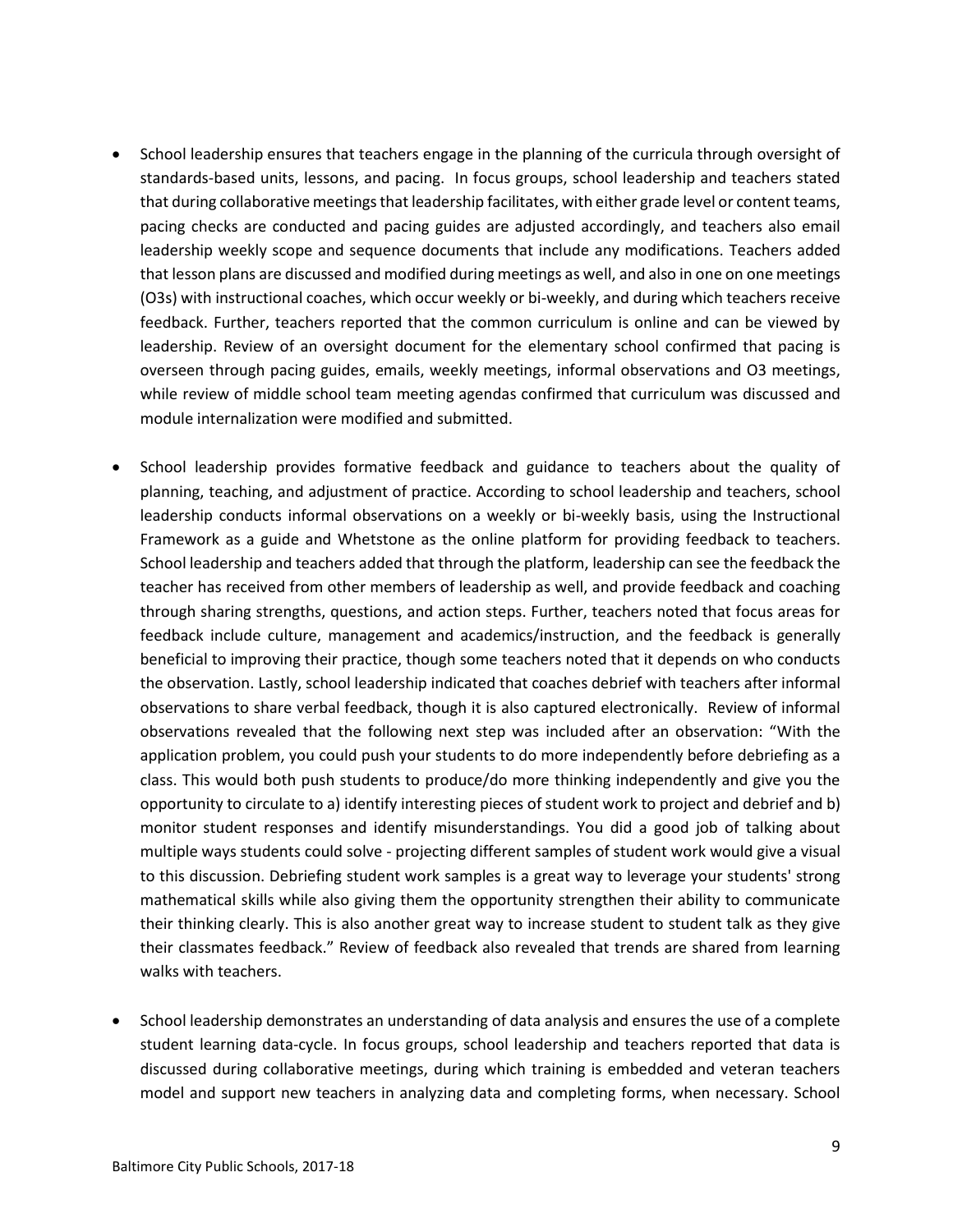leadership and teachers added that teachers complete daily data dive forms and/or action plans in the elementary school, and in middle school, data is discussed, though not currently formally documented. Lastly, school leadership indicated that a regional data coach attends meetings to provide support. Review of a Data Driven Instruction PowerPoint and Daily Data Dive (D3) overview confirmed training is provided to teachers. Review of emails also revealed that teachers submitted narratives on how data informed instructional adjustments to leadership, as well as D3 forms and action plans.

| Key action 1.5: Teachers establish a classroom environment in which | <b>Effective</b> |
|---------------------------------------------------------------------|------------------|
| teaching and learning can occur. $2^{\circ}$                        |                  |

- Most teachers implement routines to maximize instructional time. In 90% of classrooms visited (n=20), students were only idle for very brief periods of time while waiting for teachers. However, in only 45% of classes did routines and procedures run smoothly with minimal or no prompting from the teacher. For example, in one class, while students were not idle for longer than two minutes, a great deal of prompting was required for students to transition to the carpet, students were repeatedly asked to "focus up," and were also reminded more than once to close their notebooks.
- Teachers build a positive, learning-focused classroom culture. In 95% of classrooms observed (n=20), teacher interactions with students were positive and respectful. Additionally, in 80% of classes, student interactions with teachers were positive and respectful. Further, in 80% of classes, studentto-student interactions were positive and respectful. For example, in one class, the teacher praised students by saying "awesome" and "well done."
- Most teachers reinforce positive behavior and re-direct off task or challenging behavior, when needed. In 75% of classrooms observed (n=20), teachers promoted and reinforced positive behavior. Additionally, in 50% of classes, students were on task and active participants in classwork and discussions. Further, in 75% of classes, teachers addressed behavioral issues with minimal interruption to instructional time. For example, in one class, the teacher thanked students for tracking the speaker and for most students meeting expectations, though students were re-directed by being asked to fix their seating positions on the carpet, raise hands, facing forward, and more.

 $\overline{a}$ 

<sup>&</sup>lt;sup>2</sup> Key action 1.5 evidence comes directly from classroom observations that were conducted as part of the SER. All classroom observations are twenty minute in which the observers are looking for teachers to demonstrate components of the Instructional Framework. The completed classroom visit tool can be found in appendix A.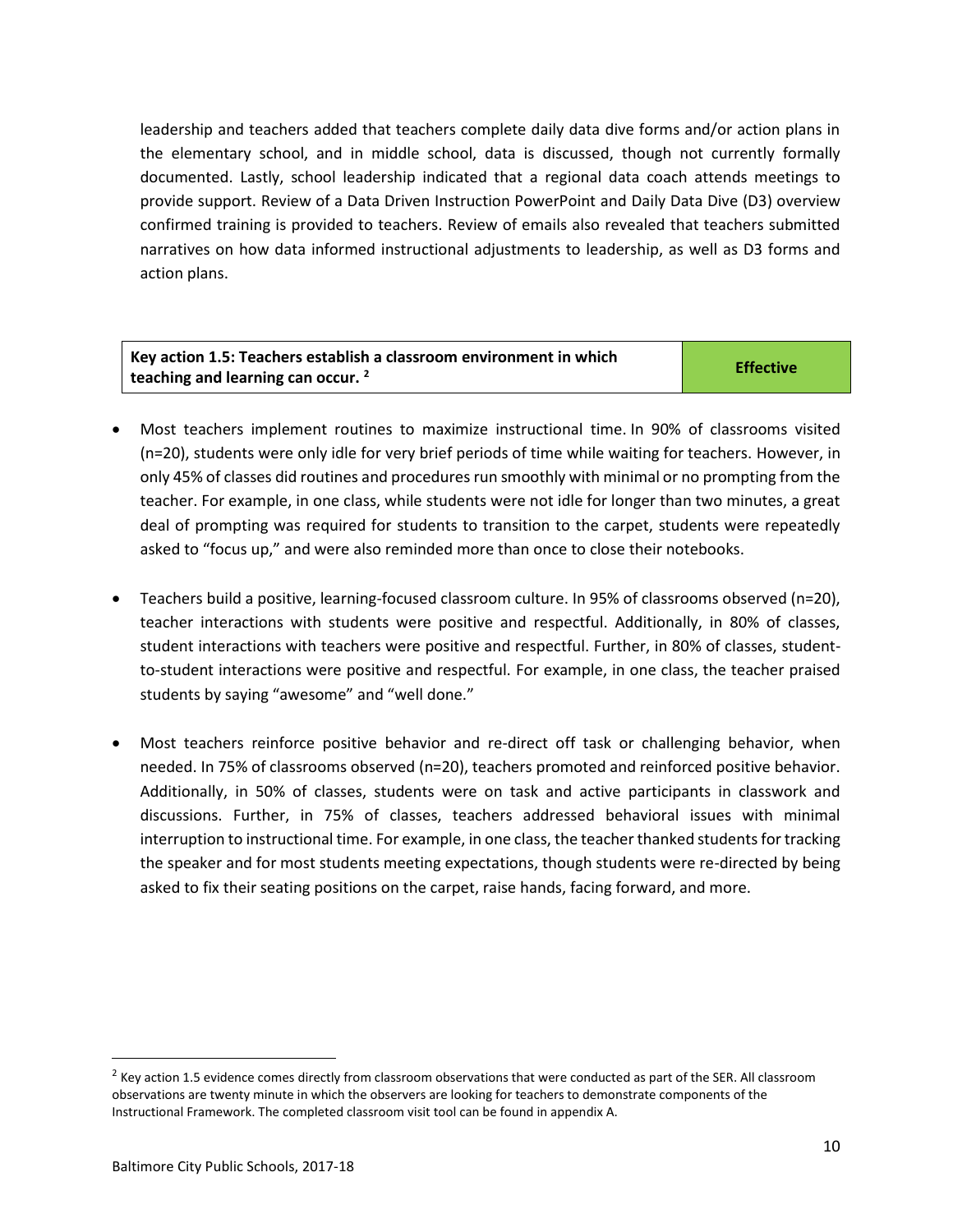#### <span id="page-10-0"></span>**Domain 2: Talented People**

**Key action 2.1: The school creates and implements systems to select, develop, and retain effective teachers and staff whose skills and beliefs represent the diverse needs of all students.**

**Effective**

- School leadership has created and implemented an organizational and staffing structure that meets the diverse needs of all students. According to school leadership, teachers and staff, the school has a Rales health clinic through a partnership with Johns Hopkins that includes a pediatrician, nurse practitioner and two nurses to provide students with medical services that would otherwise require them to leave school. Additionally, school leadership and teachers stated that the school has a culture team, interventionists for both reading and math, instructional coaches to support new teachers, and a coach for special educators as well. Further, teachers noted that the school has a Shared Services Team, that manages fundraising efforts and also includes KIPP through College, which tracks students after graduation and engages alumni, as well as facilitates the high school choice process. Lastly, school leadership and teachers indicated that electives include physical education, art, music, Spanish and health. Review of an organizational chart confirmed all positions.
- School leadership leverages a pipeline for staff recruitment and uses multiple measures and sometimes includes stakeholders in the assessment of candidates. In focus groups, school leadership and teachers reported that a KIPP staff person determines the needs of the school and creates a recruitment plan, including: posting vacancies for the school, conducting initial screening interviews of prospective candidates, and arranging for them to conduct a demonstration lesson with student and staff observers. School leadership and teachers added that teachers can receive a bonus for referring candidates who are hired, though additional pipelines include the district's job fair, alternative certification pipelines (Teach For America and Urban Teacher Center), local colleges such as Goucher, and more. Further, school leadership and some teachers stated that once identified, prospective candidates undergo a series of interviews with the hiring committee, which include teachers as well as administrators. According to stakeholders, additional measures may also include activities such as data profiles, scenarios analysis, and a sample lesson via video. However, some teaches noted that teachers were not always included in interviews, which school leadership confirmed. Review of emails confirmed the role of the national recruiter and steps included in the hiring process, such as the demonstration lesson. Review of interview questions revealed that they included the following: "What do you know about KIPP Baltimore and why are you interested in working for us? How do you define a college prep education? Can you give me your educational philosophy?" Review of interview notes also confirmed staff and student involvement in hiring, and emails confirmed teacher involvement in hiring for instructional coaches, assistant principals, and teachers in the elementary school.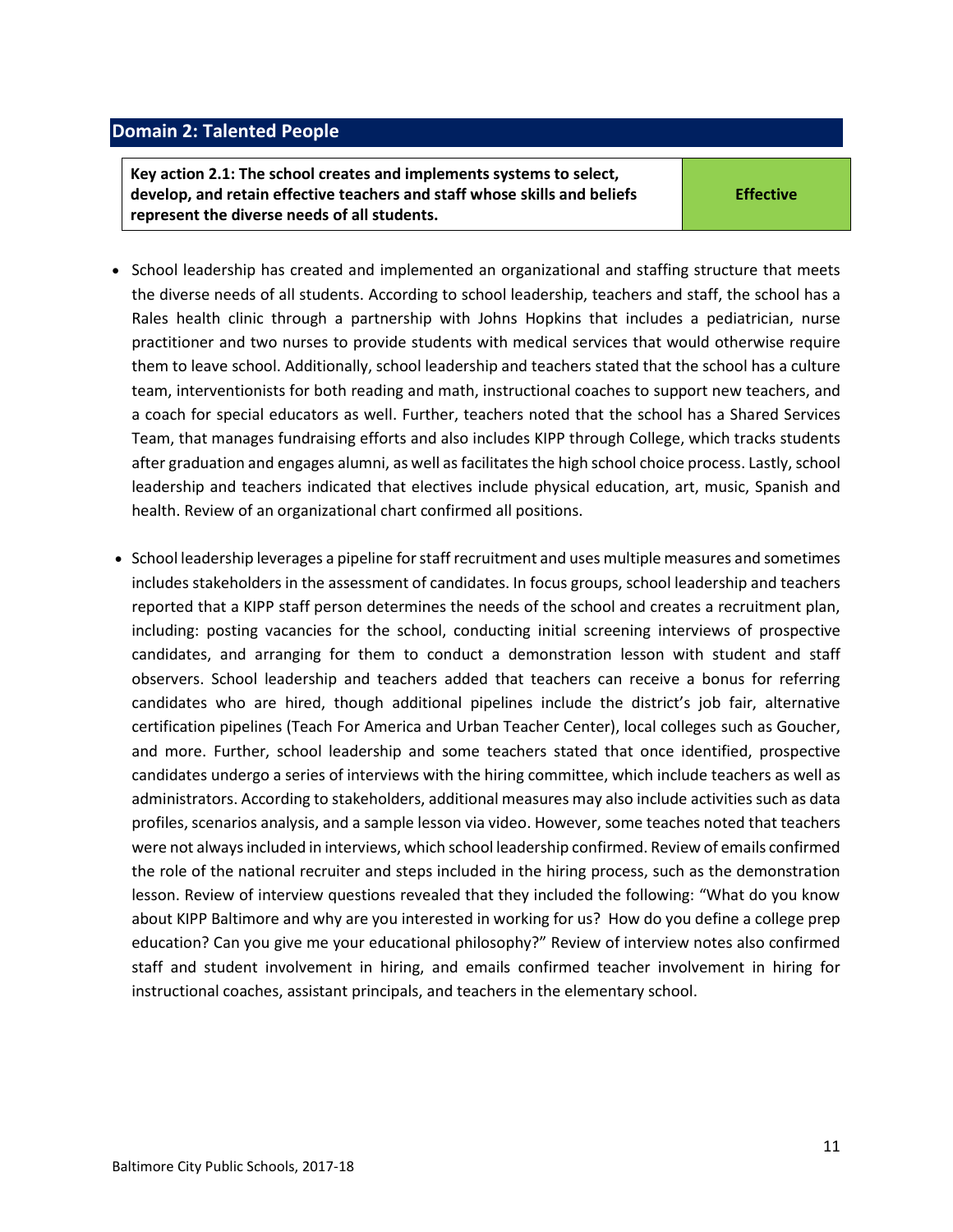- School leadership includes staff members and other stakeholders in the development and retention of effective teachers and staff. According to school leadership and teachers, teachers provide "teach backs" to one another during team meetings, in which they present a portion of a lesson to their peers order to garner feedback on instruction, and teachers also provide professional development to one another. School leadership added that teachers serve as coaches – for example, in guided reading – and also as grade level chairs. Further, teachers noted that they participated in learning walks and peer observations. Continuing, school leadership and teachers noted that teachers receive professional development from the KIPP Foundation, as well as a professor from Loyola on diversity, and teachers have received training on restorative practices. Review of professional development agendas and learning walk documents confirmed staff support of teacher development, and review of peer observation templates and O3 meeting agendas confirmed peer and coach supports. Regarding retention, school leadership and teachers reported that teachers stay at the school because of the support, feeling valued, working with like-minded peers, opportunities for leadership, a plethora of resources, the family feel of the school, supported through teambuilding activities (such as dodgeball and laser tag) and relationships with students.
- School leadership has created mentoring and other induction programs, when applicable, to support the development of all new teachers and staff and monitors the program's effectiveness. In focus groups, school leadership and teachers reported that early career teachers are assigned to instructional coaches, who serve as mentors and provide support. School leadership and teachers added that supports included weekly observations and feedback/debriefs with a focus on lesson planning and classroom culture. Review of notes confirmed observations and feedback from coaches (such as grows and glows.) School leadership noted that oversight is provided through meetings with coaches and informal observation of teachers. Regarding induction, school leadership and teachers indicated that new teachers and teacher leaders have two additional PD days prior to all staff PD in August, to discuss the school's model and values, receive a tour, and participate in a dinner with leadership. Review of an on-boarding document revealed that teachers were also assigned to "buddy" teachers and supports included shadowing, planning, observations and more.

| Key action 2.2: The school has created and implemented systems to<br>evaluate teachers and staff against individual and school-wide goals, |                   |
|--------------------------------------------------------------------------------------------------------------------------------------------|-------------------|
| provide interventions to those who are not meeting expectations, and                                                                       | <b>Developing</b> |
| remove those who do not make reasonable improvement.                                                                                       |                   |

• School leadership makes use of the evaluation system to develop faculty and staff capacity. According to school leadership and teachers, the school follows the district's formal observation process, which includes a pre-observation conference, the formal observation, and a post-observation conference with one of eight qualified observers in the building. School leadership added that a third formal observation can also be conducted, by request. Further, teachers noted that in the pre-observation conference, they review the lesson, discuss expectations, goals, and student needs and have time to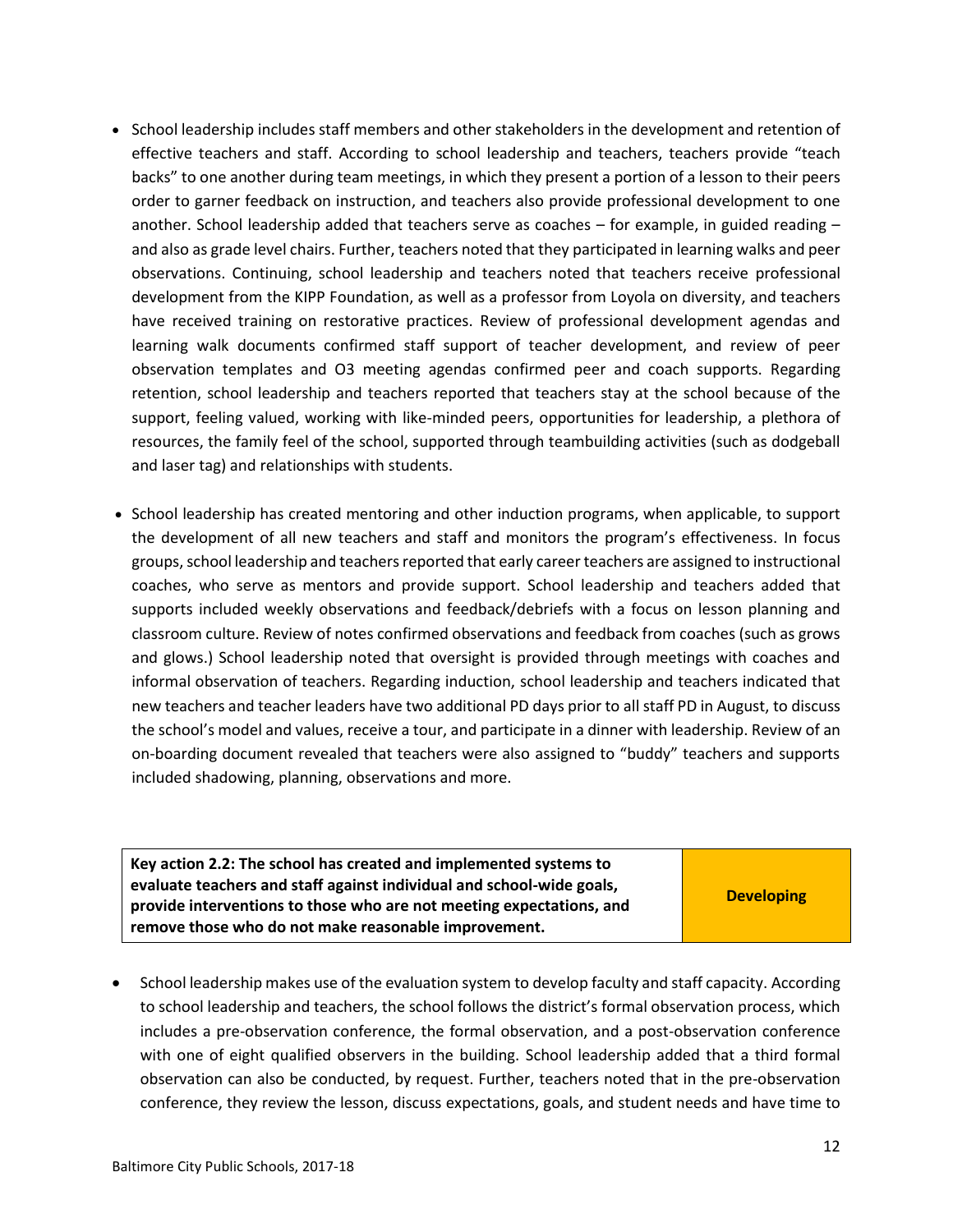modify lessons prior to being observed. Continuing, teachers noted that the feedback is helpful and grounded in the Instructional Framework, and suggestions are provided that can be implemented quickly and also support teachers in reaching highly effective ratings. However, some teachers indicated that feedback was not always helpful, depending on the observer. Review of formal observations revealed that the Instructional Framework was used as the guiding rubric, and some observations included suggestions for how teachers how to increase their rating in particular indicators, such as the following: "Require students to agree and disagree with their hand signals more often and require 100%. Ask some students to explain why they agree, disagree, or if they want to add on to another answer. Be sure to maintain a neutral tone and expression when students are sharing so they are not led to an answer."

- School leadership provides timely support and interventions to struggling teachers and staff as indicated by data and/or informal or formal observations and holds them accountable for performance. In focus groups, school leadership and teachers stated that struggling teachers are identified through informal observations and data, and placed on action plans prior to being transitioned to a formal support plan, such as a Performance Improvement Plan (PIP). School leadership added that there are weekly check-ins conducted regarding action plans, while teachers noted that supports could include coaching through weekly observations with feedback, peer observations, management support and data. However, some teachers indicated that teachers need to self-identify if they are struggling and seek out help if they need it, and rely on one another for assistance. Review of support plans and PIPs revealed that one teacher has a PIP due to challenges with Plan 4 (designing lessons to meet learners' unique needs) and Teach 3 (using strategies and tasks to engage all students in rigorous work), and supports included co-planning and observations, as well as oversight of data entry and use of Illuminate (data management software).
- School leadership engages faculty in school-wide professional development based on identified needs and somewhat in alignment with the school's instructional vision. According to school leadership and teachers, the school has six additional professional development days in the summer for all staff prior to the start of the school year, and those days were focused on data and assessment, as well as two additional days during the course of the school year. School leadership and teachers added that in the Elementary school, professional development has been focused around guided reading, progress monitoring, using data/small groups, and restorative practice. School leadership noted that for the middle school, professional development has been focused around "redefining the promise"(to make it to and through college) and advisory, as well as classroom culture and behavior. However, some teachers noted that it was vague, while others noted general ideas of social justice, equity and school culture. Review of the professional development plan and agendas for the elementary school revealed sessions focused on restorative practice, math, data driven instruction, guided reading, social justice, and more. Review of the middle school professional development plan and some agendas revealed that re-defining the promise and data usage were focus areas.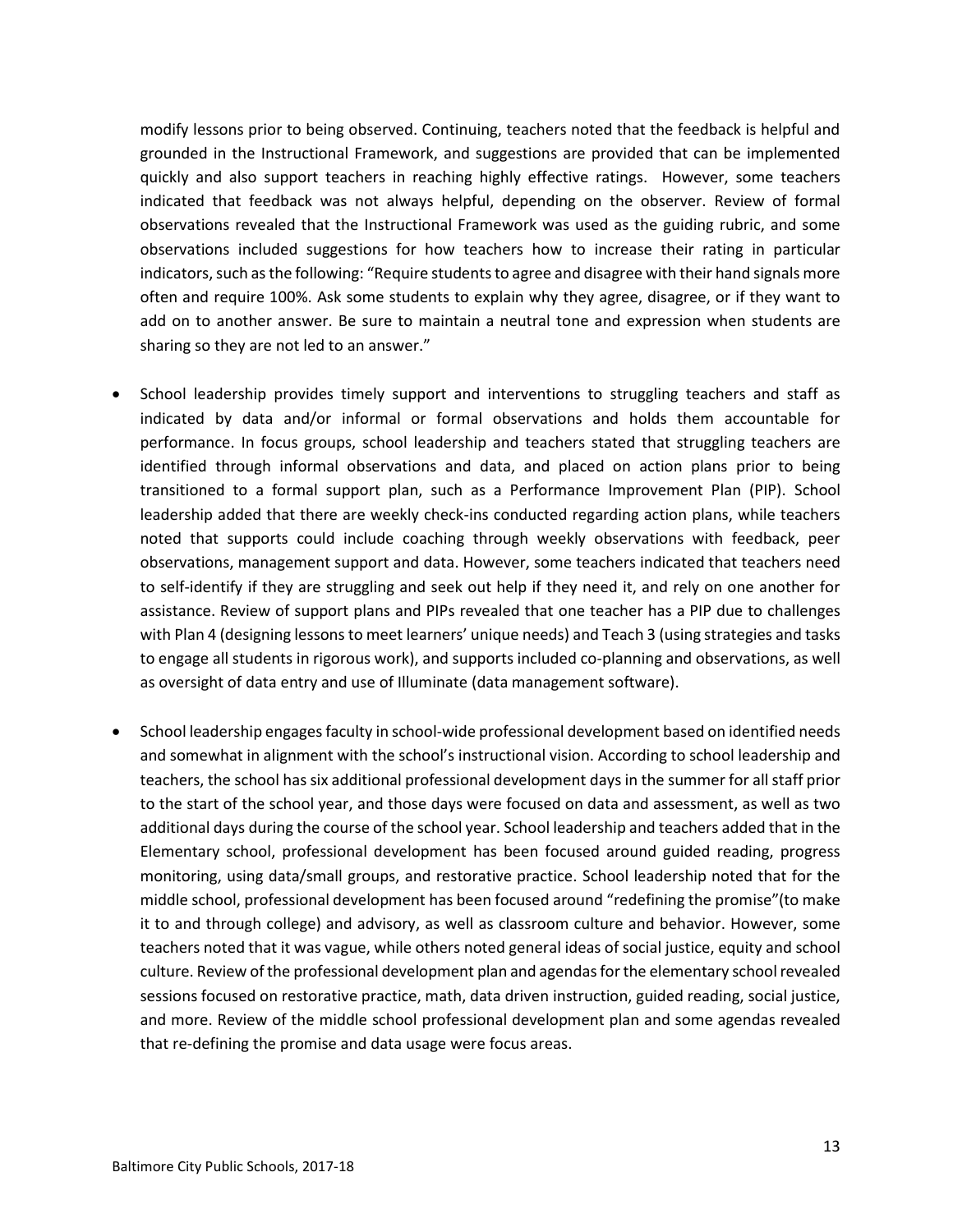### <span id="page-13-0"></span>**Domain 3: Vision and Engagement**

**Key action 3.1: The school provides a safe and supportive learning example in the state of provides a safe and supportive rearring to the Developing**<br> **environment for students, families, teachers, and staff.** 

- The school community shares an understanding of, and commitment to, the school mission, vision, and values, including a clear understanding of strategic goals and initiatives. In focus groups, school leadership, staff and teachers reported that college readiness and completion (to and through college) is the school's primary mission, as well as character development in order to produce engaged and caring citizens, which parents and students confirmed. School leadership, teachers, parents and students added that the mission is supported by the KIPP through College team, which helps students navigate the high school choice process, college and career week, and homerooms and classes being named after colleges. Further, school leadership, students and teachers noted that advisory allows students to learn about colleges and provides exposure through college visits. Lastly, the site visit team observed students wearing college bound jackets. Review of the KIPP through College overview revealed that the mission is as follows: "Our mission is to empower alumni to develop the academic and character competencies to reach their education and professional goals. Our vision is that all KIPP Baltimore alumni will become financially independent, empowered citizens with the access and credentials to acquire meaningful careers." Review of staff descriptions revealed that there is a director, a manager of high school placement and manager of college placement affiliated with KIPP through College.
- Staff, families, and some students feel physically safe. Families, most staff and some students feel emotionally safe at the school. In focus groups, school leadership, parents, staff and teachers stated that the school has locked doors, cameras, a visitor check-in policy, and students and staff practice safety and lockdown drills, as well. School leadership and teachers added that staff have key cards that allow them to access various parts of the building, and the dismissal process was revamped, with additional security hired to support staff at posts throughout the school grounds. Review of the safety plan revealed that drill overviews were included, and an overview of the dismissal and after school policy noted the school security officer. Teachers added that the visitor badge is a different color each day, and lights were installed in the parking lot. Further, parents indicated that a buzzer is required for entry into the building. Continuing, staff and teachers noted staff have walkie-talkies and communicate frequently; if help is needed, it is sent immediately. However, while students confirmed the visitor signin process, arrival and dismissal procedures and drills, they indicated that locks were sometimes picked, student fights were a concern, and security guards do not remain the entire time during after school. Regarding emotional safety, school leadership, teachers and parents reported that students have adults with whom they can discuss personal issues, through advisory or other informal structures, and parents noted that the school communicates with parents and ensures any issues are resolved. Staff and some teachers also noted that school leadership has an open door policy. Further, school leadership stated that the school has implemented restorative practices and has a culture team in place, with adults who assist in mediating student conflict, and the school also has a wellness room. However, all students indicated that bullying was an issue, which staff confirmed, and some teachers noted that they don't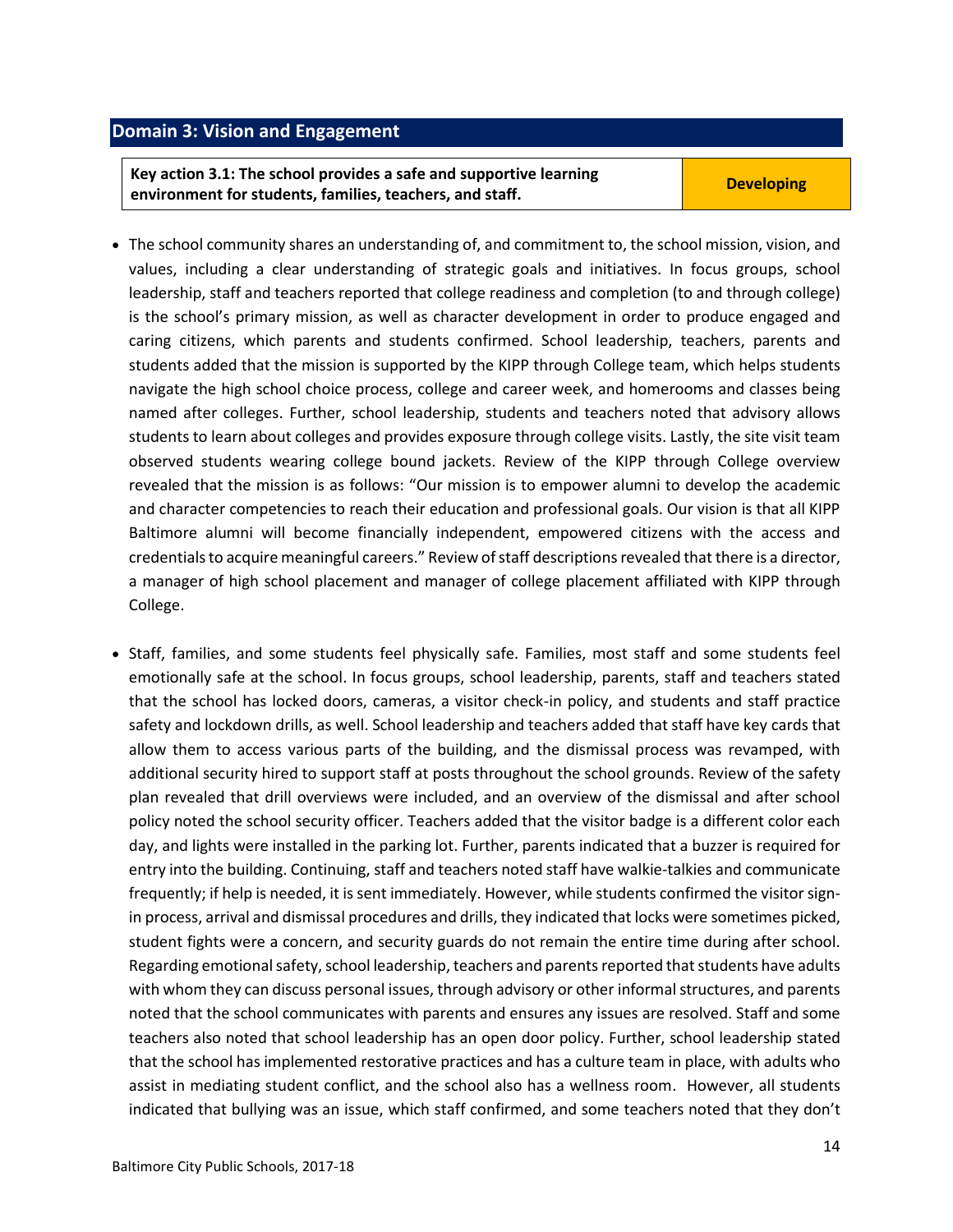feel comfortable going to some members of leadership with concerns, suggestions or feedback. Lastly, school leadership indicated that the school has a social worker, behavior interventionist and Hope Health clinician on staff.

- School leadership establishes structures for the acknowledgement and celebration of student, faculty and staff success. According to school leadership, staff, parents, students and teachers, students are celebrated through awards ceremonies each semester, which included awards for principal's list, honor roll, perfect attendance and reading growth, which review of certificates and PowerPoint presentations for awards assemblies confirmed. Additionally, school leadership, teachers and students stated that students receive awards for student of the week, or class-level monthly incentives through earning dojo points for displaying school values, such as pizza parties, dress down days, and dances. Further, parents and students noted that classes can receive the Excellence Cup for the highest dojo point earned in a week, which also includes a dress down day and special privileges for the week, and which review of a PowerPoint presentation confirmed. Continuing, students and staff noted that students can become diplomats. Lastly, parents, teachers and students indicated that students receive shout outs in morning meetings. Regarding staff celebrations, school leadership and teachers reported that teachers receive monthly and quarterly awards, and teachers added that staff nominate and vote for one another; review of the staff of the month emails confirmed these nominations. School leadership added that staff are celebrated during teacher appreciation week, and participate in teambuilding activities, such as dodgeball and laser tag. Further, teachers noted that there is a staff shout out board, and they receive thank you notes from leadership. Lastly, staff noted that the operator hosts a holiday party each year.
- The school develops systems that proactively attend to most individual students' social and emotional needs. In focus groups, school leadership, students and teachers stated that middle school advisory is a space in which students can build relationships with staff members, and morning meetings in the elementary school allow for discussions of core values, which the site visit team observed. Further, school leadership and teachers noted that Second Step is a social-emotional curriculum for Kindergarten through fourth graders, which includes points awarded for exhibiting character traits and a Peace Path, or space in the room where students can express feelings; teachers noted that early learning students also receive social lessons through (Prevention and Intervention for Early Learners) PIEL and hygiene lessons through the Rales Center. Lastly, teachers, staff and school leadership noted the use of restorative practices to mediate conflict, though teachers clarified that implementation varies by teacher; review of restorative practice guides confirmed training, while review of advisory groups confirmed that structure. Review of a scope of services and letter also revealed that the school has a partnership with Hope health.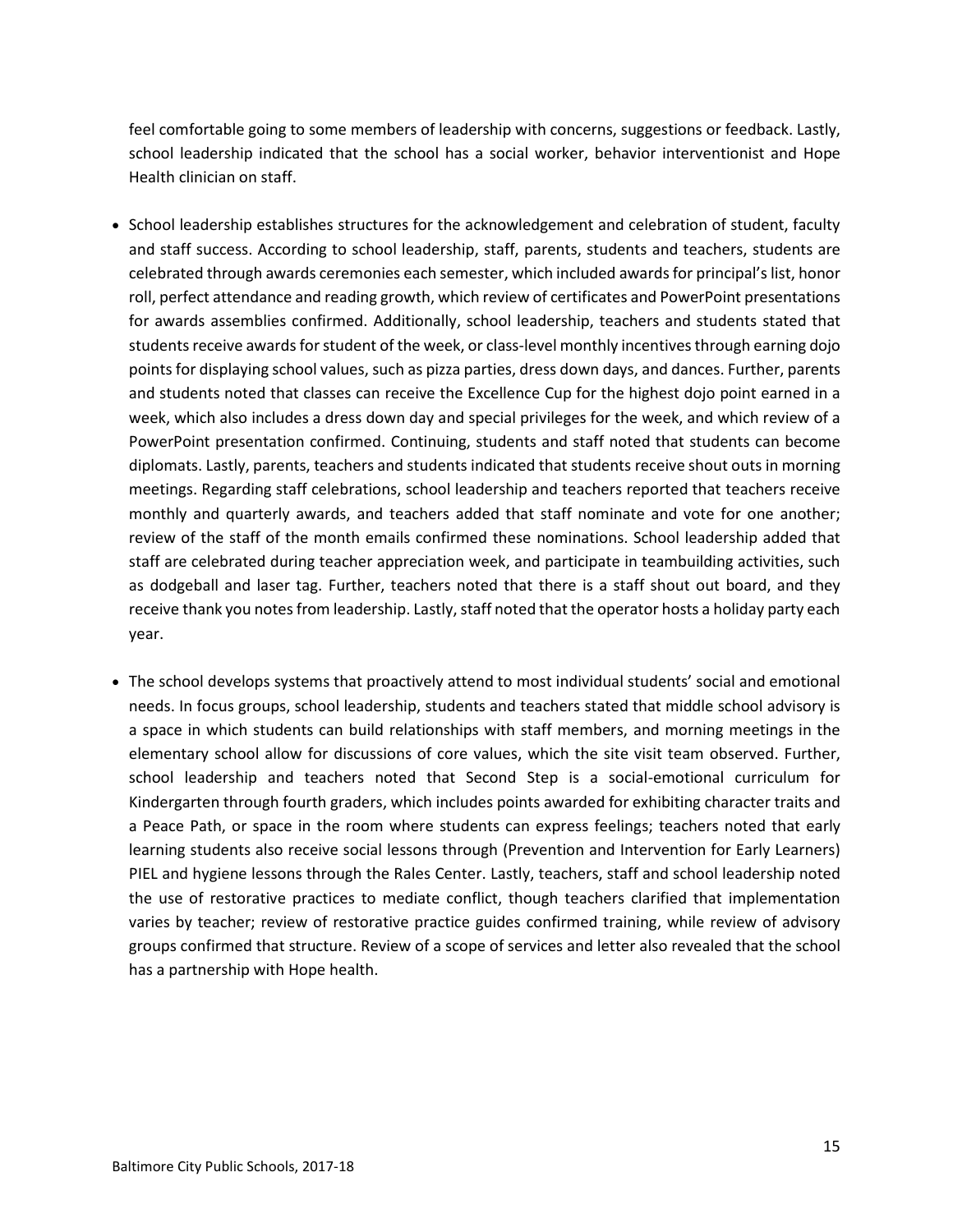**Key action 3.2: The school cultivates and sustains open communication and decision-making opportunities with families about school events, policies, and the academic and social development of their children.**

**Effective**

- The school uses multiple strategies and vehicles to communicate information about school progress, policies, events, and the academic and social development of students to families and the community. In focus groups, school leadership, teachers and staff reported that the school communicates with families in a variety of ways, including monthly newsletters, Parent Link (an automated call system), flyers, phone calls, letters, social media (including Facebook, Twitter), emails, texts, class dojo, and the Remind app; parents and students confirmed that they receive class dojo, Parent Link, and Remind communication, as well as flyers and emails. Review of the newsletter, flyers, letters, class dojo and cell phone policies confirmed these communication methods. School leadership, teachers, staff and parents added that teachers have work cell phones on which they can receive calls from families until 8:30pm. Parents noted that communication has improved, as it used to be just social media, though most parents felt it could still be improved for middle school. Lastly, staff noted that some families also receive home visits from school staff.
- The school establishes regular structures for two-way communication, which facilitate opportunities for families and the community to participate in, or provide feedback on, school-wide decisions. According to school leadership, parents, students and teachers, the school has a KIPP Parent Association (KPA), which meets monthly and allows an opportunity for families to provide feedback, and also fundraise for the school, plan events, and build community. A review of KPA meeting agenda minutes from October and November confirmed that structure, and topics that included arrival, dismissal, mental health supports, fundraisers, and more. School leadership, parents, students and teachers added that the school also has coffee with the principal meetings monthly, during which updates are shared and parents can ask questions, and the meetings are streamed onto Facebook live. Flyers confirmed the coffee and breakfast events with the principals. Lastly, school leadership noted that two surveys are sent home to families and students each year to garner feedback which is used to focus school improvement efforts.
- School leadership establishes multiple structures for frequent communication with teachers and staff members regarding policies, progress, and school culture. In focus groups, school leadership and teachers reported that a weekly update is shared with teachers and staff via email, and staff also have a shared calendar, use google drive, and google hangouts to communicate with each other. School leadership and teachers added that in the middle school, there is a daily morning standup, during which announcements are made. Further, teachers and school leadership noted a variety of meetings – team and staff – for information to be shared, as well as communication via text messages. Review of emails and staff meeting agendas confirmed some of these communication methods.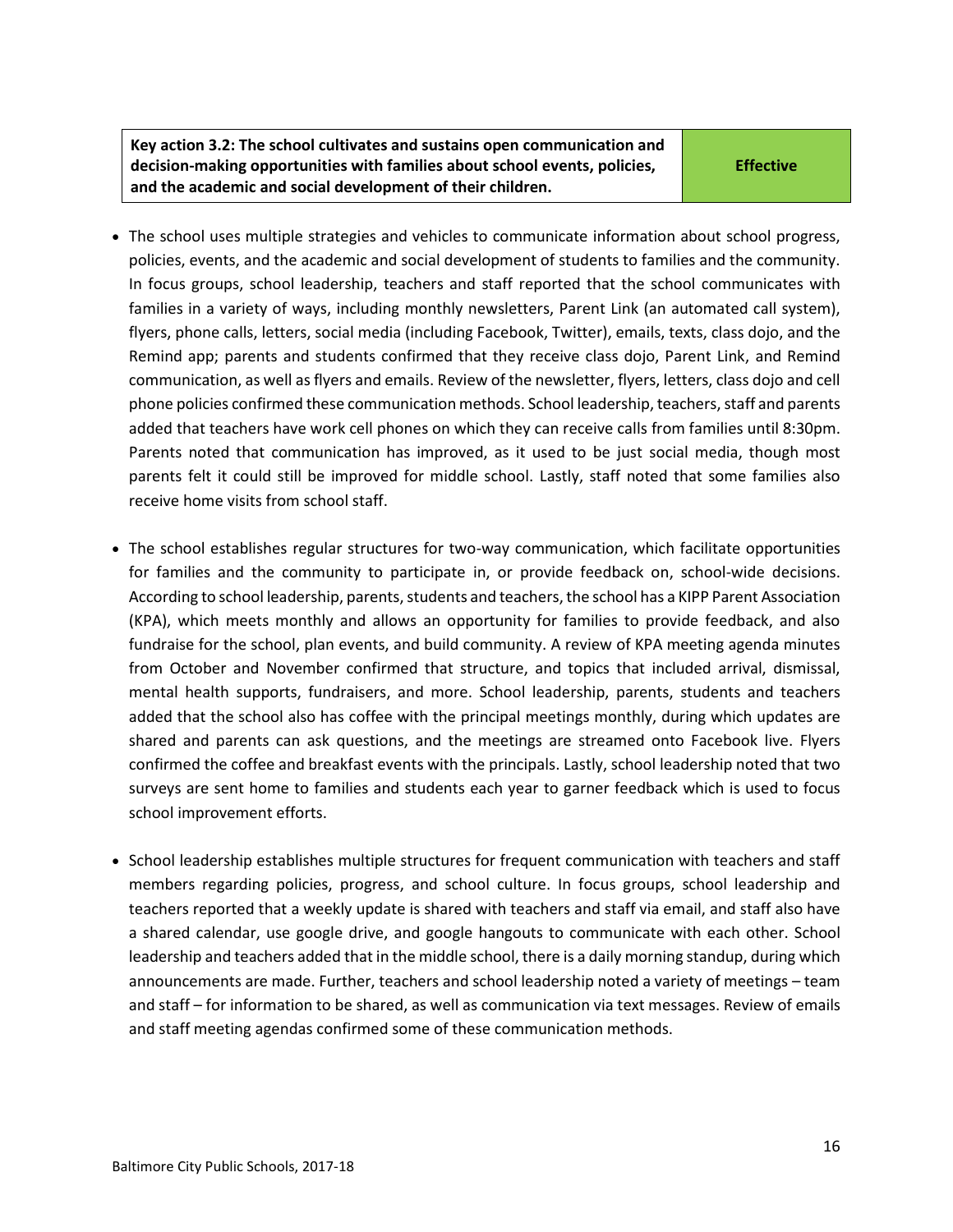#### **Key action 3.3: The culture of the school reflects and embraces student, staff, and community diversity. Effective**

- School leadership, teachers, and staff build strong relationships with families and community stakeholders from diverse backgrounds. According to school leadership and teachers, the school hosts a variety of events to build relationships with families and the community, including Back To School Night, kindergarten and fifth grade orientations, college and career week and Black History month events. A review of PowerPoint presentation confirmed Back to School Night and the Orientations. Parents added that in middle school, they are invited to attend hot dog and ice cream socials, and some parents have even participated in conferences. Further, as noted above, school leadership, teachers, students and parents stated that parents have teachers' work cell phones, and can reach them until 8:30pm, and the staff also builds relationships through potlucks, parent-teacher conferences, student activities, and having an open-door policy. Lastly, school leadership indicated that a law firm provides free services to families and the principal attends Park Heights Renaissance meetings.
- The school's curricula, resources and programs consider cultural, linguistic, and socioeconomic diversity. In focus groups, school leadership and teachers stated that the school has a Black History month program, which review of a program overview confirmed, and in middle school there is an African American history class. School leadership and teachers stated students also participate in field trips to Historically Black Colleges and Universities (HBCUs), and to museums such as Reginald F. Lewis and the National African American History museum. School leadership and teachers added that the Expeditionary Learning curriculum exposes students to other cultures, such as Hispanic, Chinese, Japanese, Greek, Afghan, Native American, Italian and more. Students indicated they can also participate in clubs such as Black Excellence and Black Girl Magic. Regarding linguistic diversity, school leadership, teachers, students noted that the school has Spanish as a foreign language in middle school. Regarding socio-economic diversity, school leadership, teachers, students and parents reported that the school has a food bank that is open daily, a uniform closet and swap, scholarships available for the after-school program, clothing drives, toiletries and undergarments available through the Rales Clinic and free backpacks. Lastly, school leadership indicated that stakeholders donate food to families for the holidays, and according to students, the school has a fresh fruit and vegetable program.
- <span id="page-16-0"></span> The school is working to maintain a positive school culture and climate. In focus groups, school leadership and teachers reported that the school is positive because staff is positive, there are a variety of supports in place for students, and the culture is reflective. Teachers added that the days begin with singing, affirmations and shout outs, and the school as a community. Further, students indicated that teachers are cheerful and learning is fun. However, some teachers indicated that the positive culture is dependent on the grade level team and leadership in place, and at times, it can feel as though there is tension between leadership and staff. Lastly, parents noted that the culture is improving, but there have been growing pains in merging the two schools into one.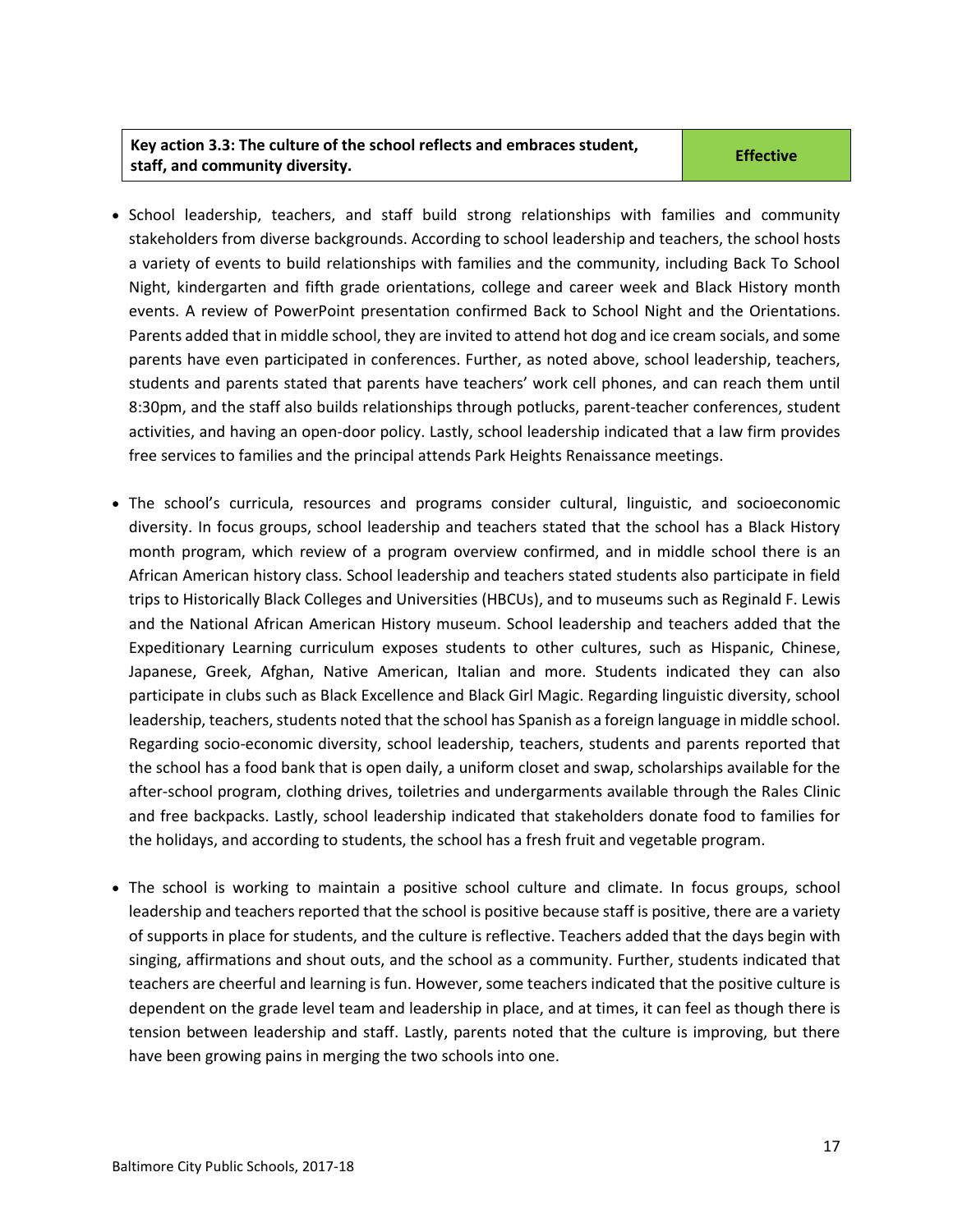#### **Domain 4: Strategic Leadership**

**Key action 4.1: The school establishes growth goals that guide strategic planning, teaching, and adjusting of practice to meet student needs. Developing** 

- School leadership and teachers establish goals for the improvement of student learning that are measurable and aligned to student need and school improvement. According to school leadership, and some teachers, the goals for the current academic year are as follows: Students will increase between three to five levels in guided reading; 66% of students will master the mid- and end-of-module assessments in Math; targets for students meeting or exceeding expectations on PARCC in fourth and eighth grade in Math and ELA; and ANet targets. Review of the annual plan confirmed the academic goals. School leadership and teachers added that there are also goals related to student and staff culture, attendance, as well as organizational goals. Further, school leadership noted that a strategic plan was developed at the end of the previous school year by reviewing data, to determine what the needs of the school are, and therefore the focus areas. Teachers noted that the goals are reviewed during professional development sessions and include a variety of data points, though some teachers could not articulate measurable goals.
- School leadership ensures the alignment of some school goals, action plans and key priorities. In focus groups, school leadership and some teachers stated that academic initiatives to support literacy and math included observations and feedback, lesson plan review, content meetings, and data meetings; some teachers also noted that professional development and progress monitoring support academic goals. Regarding climate goals, some teachers and school leadership stated the use of restorative practices, though teachers also noted that the school has an attendance team. However, because some teachers could not articulate measurable goals, or were unclear on some of the focus areas, they were unable to note strategies for all areas. Review of the academic strategy gap analysis overview confirmed strategies included data analysis and progress monitoring, team meetings, and instructional walk throughs. Review of the annual plan revealed attendance interventions and tracking are initiatives in place to support school culture.
- School leadership and staff participate in some analysis of school-wide data and revisit and adjust action plans as needed. According to school leadership and teachers, data points including PARCC, ANet, and suspensions are reviewed and tracked in content meetings through Tableau (online data platform). School leadership added that the leadership team meets weekly to review guided reading, survey and suspension data. Review of leadership team meeting agendas confirmed discussion of goals and strategies. Some teachers added that at mid-year, an update was shared regarding progress towards school-wide goals, as well as steps to take to achieve the goal. However, when probed, some teachers indicated that while they review grade level data in team meetings, they could not articulate review of school-wide data or progress toward goals. Further, school leadership and some teachers noted that adjustments included changes to advisory and coaching, intensive plan development, and more frequent progress monitoring of students not reaching mastery, as well as reinforcement around practices in order for office referrals to be consistent.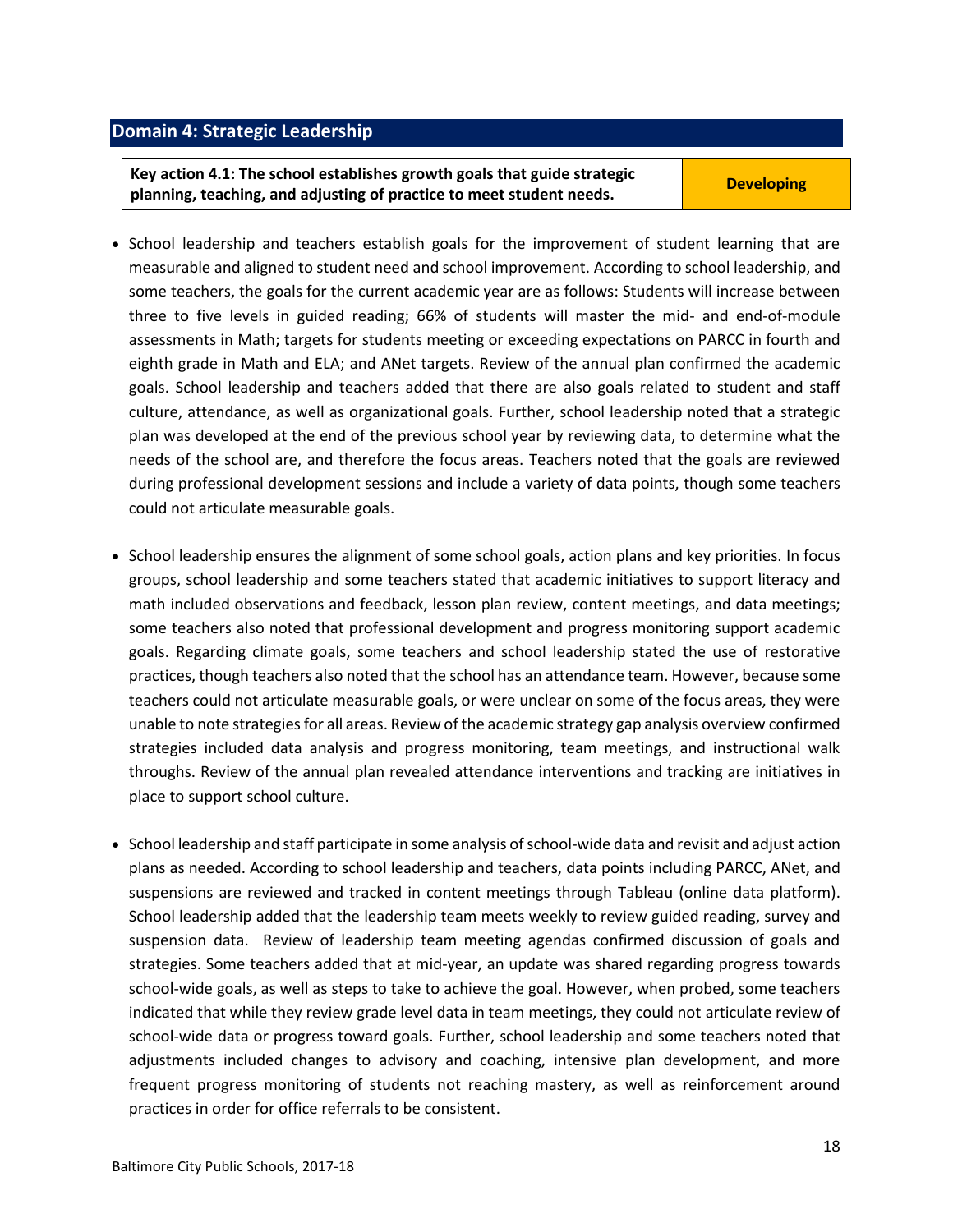#### **Key action 4.2: The school allocates and deploys the resources of time, staff talent, and funding to address the priorities of growth goals for student achievement.**

**Effective**

- Budget distributions and resource allocations always support teaching and learning. According to school leadership, students, parents and teachers, staff is sufficient, as there are no vacancies, a co-teaching model implemented in each grade, interventionists, and no classes that are over 32 students, though some students noted some classes were large. Regarding supplies and materials, school leadership and teachers noted that the KIPP fix portal allows teachers to request materials efficiently, and there is unlimited paper and access to a variety of copiers. However, students indicated they sometimes share books and need additional consumable materials, such as pencils. Continuing, regarding technology, school leadership, students and teachers stated there is a 1:1 ratio of chrome books to students, as well as iPads, promethean boards, smartboards, and document cameras. Review of the budget overview and expense reports confirmed spending related to textbooks, curriculum, and supplies.
- School leadership leverages teacher and staff talent, expertise, and effectiveness by delegating essential responsibilities and decisions to appropriate individuals. According to school leadership and teachers, the school has a variety of coaches to support teachers, such as teacher development leaders, guided reading, and ANet, as well as reading interventionists, and positions are open to teachers as promotion opportunities. School leadership and teachers added that the school has grade and content level chairs, a testing coordinator, mentor teachers. School leadership and teachers also stated teachers and staff support with after school programming, including sports such as basketball and dance, and clubs such as Black Excellence and the school musical. Further, teachers noted that culture leads develop lesson plans, and there is a coordinator for the internship program with Goucher. Lastly, school leadership and teachers noted that teachers can serve on the Principal's Advisory Committee. Review of the teacher leadership PowerPoint and teacher-leader role descriptions confirmed many of the roles listed above.
- School leadership consistently provides and focuses common staff time on instructional practices and development in support of student achievement. In focus groups, school leadership and teachers reported that teachers participate in team meetings (both vertical and horizontal) twice per week, to analyze data, look at student work, conduct teach backs, plan module internalizations, share instructional strategies, discuss culture and more. Teachers added that the focus may vary, and they may also discuss attendance, mission and vision, and engagement of the community. Review of collaborative planning agendas confirmed the aforementioned topics, and revealed that additional topics included dean's list, field trips, and incentives.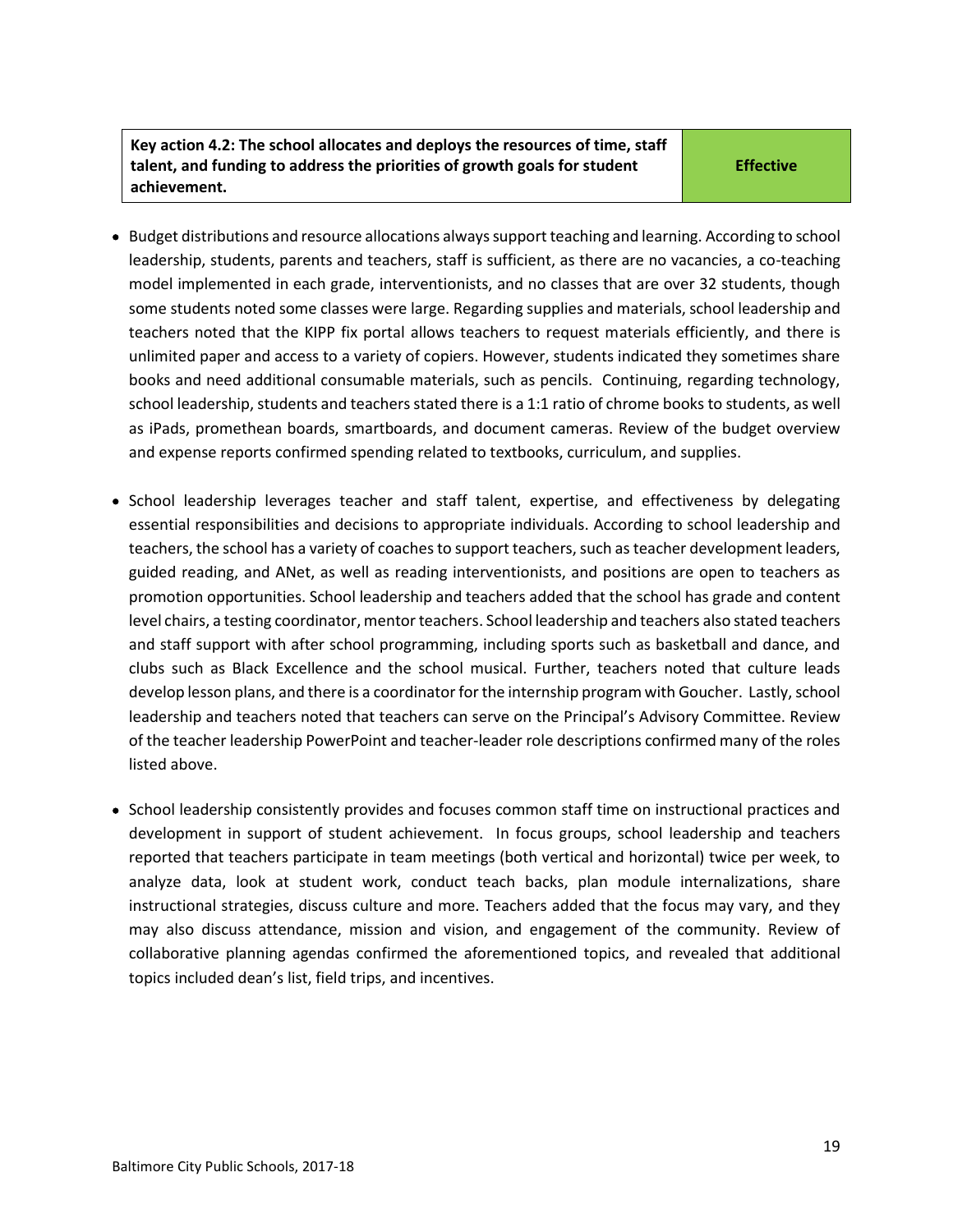• The school collaborates with families and community partners to garner resources to meet the needs of students and the school. In focus groups, school leadership, staff and teachers stated that families support the school in a variety of ways, including during arrival and dismissal, as after-school coaches and club coordinators, by providing donations for school events, chaperoning on field trips and distributing food from the fresh fruit and vegetable program. Teachers added that parents run the food pantry, and support in hallways and classrooms; parents confirmed that they run the food pantry, chaperone, and assist in classes. Regarding community partners, school leadership and teachers reported that Hope Health (on-site clinician), Johns Hopkins University (Rales clinic), Park Heights Renaissance (parent workshops), Park School (tutoring), and DLA Piper (free legal services) are actively supporting the school. Lastly, parents noted that a local church and Parks and People also partner with the school. Review of overview documents confirmed the partnership with Rales clinic and Hope Health.

**Key action 4.3: The school's board of trustees (or operator) provides competent stewardship and oversight of the school.** *(For schools that are overseen by an autonomous board of trustees or operator).* 

**Highly Effective**

 The governing board and operator maintain essential knowledge of the school and provide oversight of the academic program. According to school leadership, the board, and operator, all members of the operator are located on-site at the school, and board meetings are convened on-site quarterly. School leadership added that board members are invited to school events, including Breakfast of Champions and Conversations with KIPPsters, where they are able to engage with students monthly. School leadership further noted that one parent serves on the board, which the board confirmed, and staff are also invited to present at board meetings. Continuing, the board noted that active partners include Johns Hopkins University (the Rales clinic), Park Heights Renaissance, and a law office that provides free services. Regarding academic oversight, school leadership and the operator stated that the operator includes a Chief Academic Officer, who meets weekly with the principal to review data, and regional goals as well as academic (PARCC, Anet) and climate (TNTP survey administered to staff and students) data are also shared with the board through a dashboard, which is updated monthly, and is compared to other local schools and KIPP schools. Review of the board meeting agendas and minutes confirmed that the dashboard is discussed at each meeting, as are goals related to PARCC and Anet, as well as TNTP survey data. The board confirmed that they provided feedback on the school's goals, and a variety of data is shared, including suspension, absenteeism, graduation rates and college acceptance, in addition to academic data noted above. Lastly, the board noted that benchmarks have been determined in order to meet or exceed state averages on tests by 2020, and cohorts are tracked in the aggregate, though they also review individual student results to determine root causes, and goals are academically and culturally appropriate for students. Review of the dashboard confirmed that it included interim assessments, school culture and PARCC data, with percentage of students who met or exceeded goals, as well as comparisons to the district.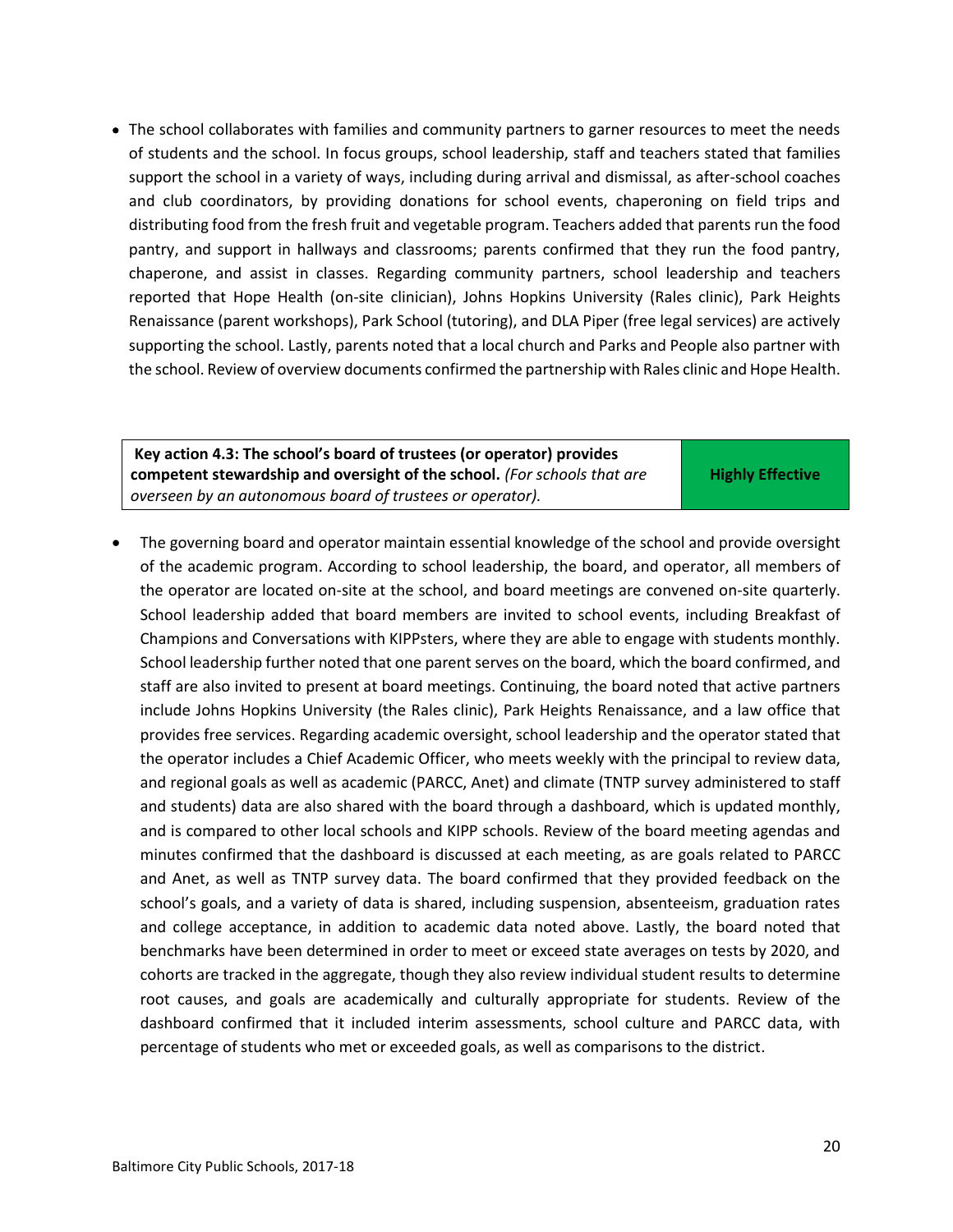- The governing board and operator provide financial oversight by monitoring the school's financial records and ensuring that the school remains fiscally viable. In focus groups, school leadership, the operator and board stated that the regional team works with school leaders beginning in January to create a budget for the upcoming year, which is finalized in May and approved by the board in June. School leadership added that the Director of Operations manages the budget and monitors finances monthly, and there is also a finance committee of the board, which the board confirmed, that shares a detailed cash flow statement at each meeting. Further, the operator and the board indicated that the fiscal state of the school is healthy, with clean audits and a healthy amount of cash in reserve. Continuing, the board stated that the goals are aligned with the spending of the school, and fundraising supplements the per pupil amount from the district. Lastly, the board noted that they propose a variety of scenarios to test financial situations, and exercise discipline as it relates to finances and spending. Review of the finance and development committee agendas confirmed that the budget and financial status of the school was discussed, and review of the dashboard confirmed that it included updates regarding revenue, expenses, and financial stability.
- The governing board and operator maintain effective governance practices to ensure organizational viability, including the systematic selection and oversight of the school leader. According to school leadership, the board and operator, the board consists of seventeen members with strategic roles and strengths, and three committees (governance, finance, and facilities), as well as ad hoc committees when needed, such as development and healthy schools. The board added that meetings are open to the public, convened five times per year and advertised via social media, and there is room for public comment during some meetings; the committees meet every other month. School leadership added that board members have three-year term limits, and adhere to by-laws which include practices for quorum and guide voting, which the board confirmed. Regarding hiring of the Executive Director (ED), the board noted that the KIPP Foundation and another ED of a charter school were involved in the search process, and a sub-committee of the board evaluates the ED, using 360 feedback. Regarding the hiring of the middle school leader, school leadership, the operator and board reported that a search was conducted by the KIPP Foundation, and included a phone interview with the CAO, before two days of panel interviews involving students, parents and staff. Further, school leadership and the operator and board noted that the CAO is responsible for evaluating the principal, according to professional goals determined using the district's Leadership Framework created by the principal and Chief Academic Officer, as well as 360 feedback. A review of the mid-year conference leadership reflection framework rubric confirmed the principal evaluation process. Regarding governance, the board stated that the KIPP Foundation has a variety of resources to support best practices, such as professional development for board members, and they dive into data to determine root causes in order to provide the best services to support students. Lastly, the board indicated that they are always striving to be more efficient and have diversified, and are engaged and deeply committed to the school's mission. Review of amended by-laws and conflict of interest forms confirmed many of the governance practices.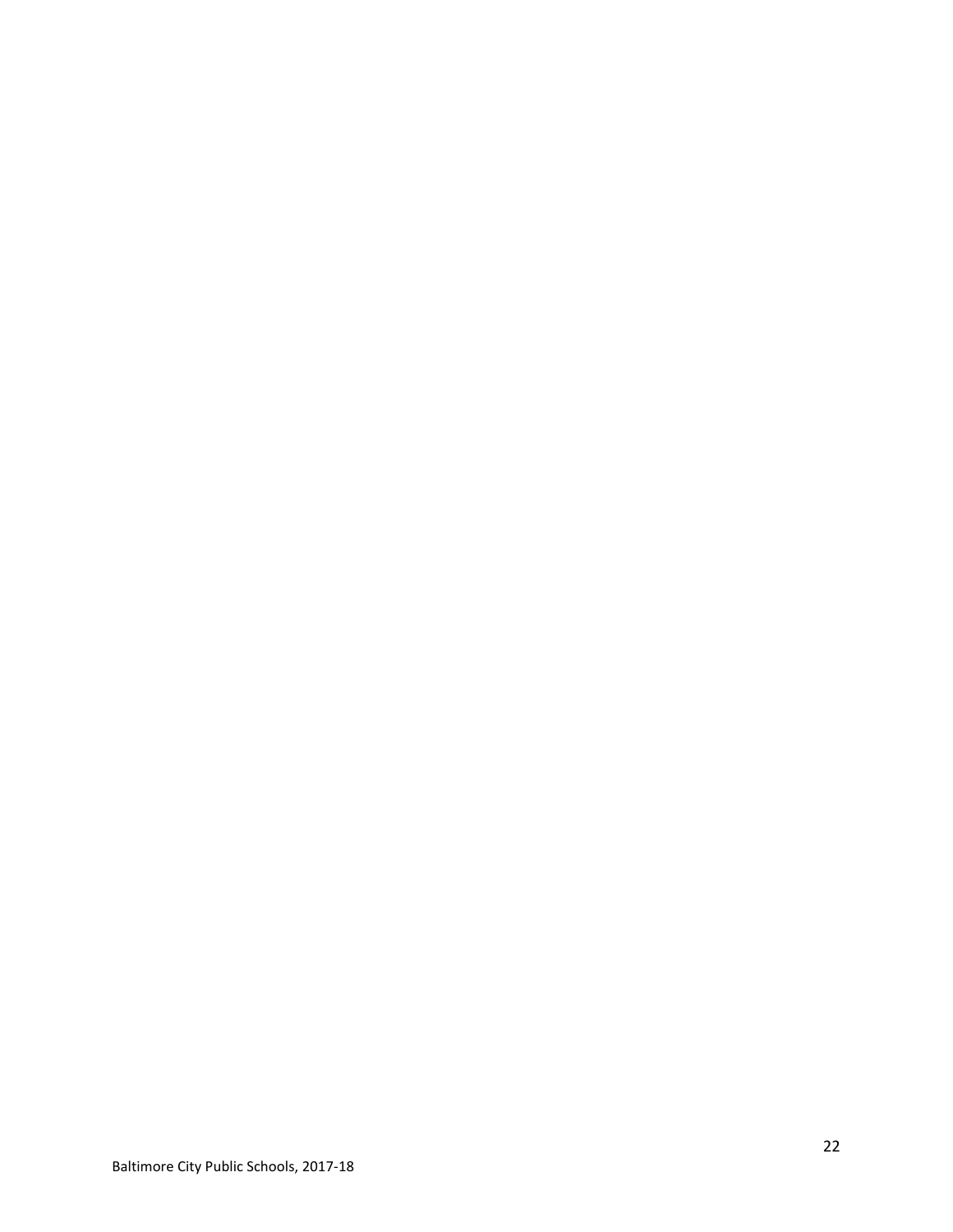## <span id="page-22-0"></span>**Performance Level Rubric**

The SER team will use the following guidance to select a performance level for each key action. Note that the quality standard for each performance level is based upon: the extent to which the SER team finds multiple types<sup>3</sup> and multiple sources<sup>4</sup> of evidence AND the extent to which the SER team finds evidence of high levels of adoption and/or implementation of a practice or system. The SER team will also reflect on the Instructional Framework and School Leadership Framework in their analysis prior to assigning a rating for each key action.



Extent to which SER Team Finds Evidence of High Levels of Adoption and/or Implementation

|               | Extent to which SER Team Finds Multiple<br>Types and Multiple Sources of Evidence | Extent to which SER Team Finds Evidence of High<br>Levels of Adoption and/or Implementation                                                                                                                                                                                                                                                                                                                             | Not Effective:<br>Developing:<br>Effective:<br>Highly Effective: |  |
|---------------|-----------------------------------------------------------------------------------|-------------------------------------------------------------------------------------------------------------------------------------------------------------------------------------------------------------------------------------------------------------------------------------------------------------------------------------------------------------------------------------------------------------------------|------------------------------------------------------------------|--|
| <b>Rating</b> | <b>Performance</b><br><b>Level</b>                                                | <b>Quality Standard</b>                                                                                                                                                                                                                                                                                                                                                                                                 |                                                                  |  |
| $\mathbf{1}$  | <b>Not Effective</b>                                                              | Evidence indicates that the key action is not a practice or system that has been<br>adopted and/or implemented at the school, or the level of adoption/implementation<br>does not improve the school's effectiveness.                                                                                                                                                                                                   |                                                                  |  |
| $\mathbf{2}$  | <b>Developing</b>                                                                 | Evidence indicates that the key action (including some indicators) is a practice or<br>system that is emerging at the school, but that it has not yet been implemented at a<br>level that has begun to improve the school's effectiveness, OR that the impact of the<br>key action on the effectiveness of the school cannot yet be fully determined.                                                                   |                                                                  |  |
| 3             | <b>Effective</b>                                                                  | Evidence indicates that the key action (including most indicators) is a practice or<br>system that has been adopted at the school, and is implemented at a level that is<br>improving the school's effectiveness.                                                                                                                                                                                                       |                                                                  |  |
| 4             | <b>Highly</b><br><b>Effective</b>                                                 | Evidence indicates that the key action (including all indicators) is a practice or system<br>that has been fully adopted at the school, and is implemented at a level that has had<br>a strong, significant or sustainable impact on the school's effectiveness.                                                                                                                                                        |                                                                  |  |
|               | at the time of the visit.                                                         | <sup>3</sup> "Multiple types of evidence" is defined as evidence collected from two or more of the following: document<br>review, stakeholder focus groups; and classroom observations.<br>4 "Multiple sources of evidence" is defined as evidence collected from three or more stakeholder focus groups;<br>two or more documents; and/or evidence that a descriptor was documented in 75% or more of lessons observed |                                                                  |  |

<sup>&</sup>lt;sup>3</sup> "Multiple types of evidence" is defined as evidence collected from two or more of the following: document review, stakeholder focus groups; and classroom observations.

<sup>&</sup>lt;sup>4</sup> "Multiple sources of evidence" is defined as evidence collected from three or more stakeholder focus groups; two or more documents; and/or evidence that a descriptor was documented in 75% or more of lessons observed at the time of the visit.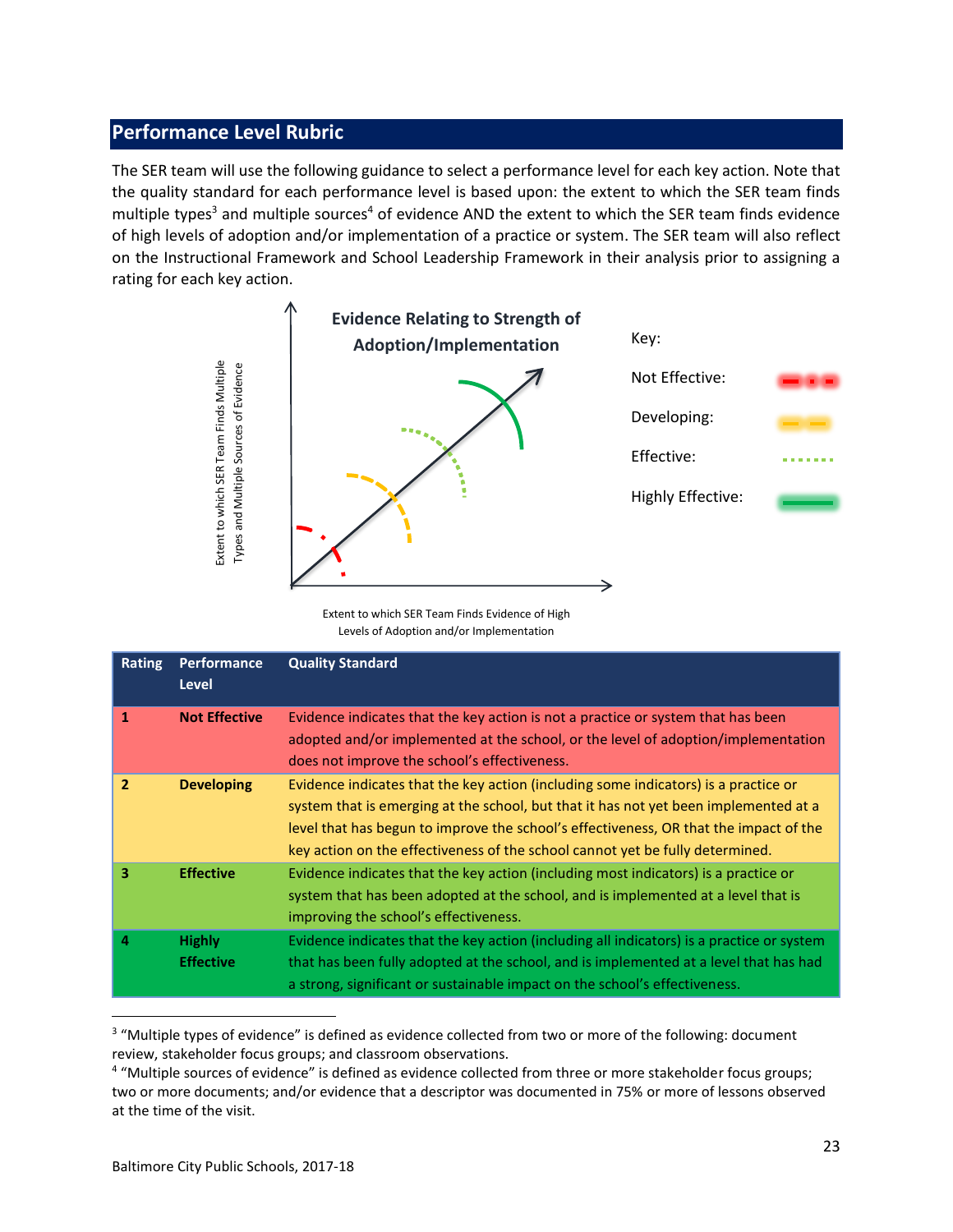# <span id="page-23-0"></span>**Appendix A: Classroom Observation Data**

The classroom visit tool is aligned to Baltimore City Schools Instructional Framework. During each classroom visit, the observer collects evidence based on his/her observations and then determines whether the indicator was "evident", "partially evident" or "not evident" for each of the 22 indicators. Below is the summary of the 20 classroom observations that were conducted.

| <b>TEACH 1: Communicate Standards-Based Lesson Objectives</b>                       | <b>Evident</b> | <b>Partially</b><br><b>Evident</b> | <b>Not</b><br><b>Evident</b> |
|-------------------------------------------------------------------------------------|----------------|------------------------------------|------------------------------|
| Communication of objective                                                          | 40%            | 25%                                | 35%                          |
| Learning activities and resources align with lesson objective                       | 40%            | 45%                                | 15%                          |
| <b>TEACH 2: Present Content Clearly</b>                                             | Evident        | Partially<br><b>Evident</b>        | <b>Not</b><br><b>Evident</b> |
| Accurate, grade-level content                                                       | 80%            | 15%                                | 5%                           |
| Alternate presentation of content                                                   | 70%            | 0%                                 | 30%                          |
| <b>Emphasis of Key Points</b>                                                       | 70%            | 15%                                | 15%                          |
| TEACH 3: Use Strategies and Tasks To Engage All Students In Rigorous<br><b>Work</b> | <b>Evident</b> | <b>Partially</b><br><b>Evident</b> | <b>Not</b><br><b>Evident</b> |
| Scaffolded and/or Differentiated Tasks                                              | 40%            | 25%                                | 25%                          |
| Opportunities To Engage With Complex Texts and Tasks                                | 50%            | 30%                                | 20%                          |
| <b>TEACH 4: Use Evidence-Dependent Questioning</b>                                  | Evident        | <b>Partially</b><br><b>Evident</b> | <b>Not</b><br><b>Evident</b> |
| <b>Questions Requiring Justification</b>                                            | 45%            | 15%                                | 40%                          |
| <b>Clear And Scaffolded Questions</b>                                               | 55%            | 25%                                | 20%                          |
| TEACH 5: Check For Understanding and Provide Specific, Academic<br><b>Feedback</b>  | <b>Evident</b> | <b>Partially</b><br><b>Evident</b> | <b>Not</b><br><b>Evident</b> |
| Informative Checks for Understanding                                                | 60%            | 25%                                | 15%                          |
| Specific, Academic Feedback                                                         | 40%            | 40%                                | 20%                          |
| TEACH 6: Facilitate Student-To-Student Interactions and Academic<br><b>Talk</b>     | Evident        | <b>Partially</b><br><b>Evident</b> | <b>Not</b><br><b>Evident</b> |
| Opportunities for student-to-student interaction                                    | 30%            | 0%                                 | 70%                          |
| Evidence-based discussions                                                          | 25%            | 0%                                 | 75%                          |
| Student academic talk                                                               | 45%            | 20%                                | 35%                          |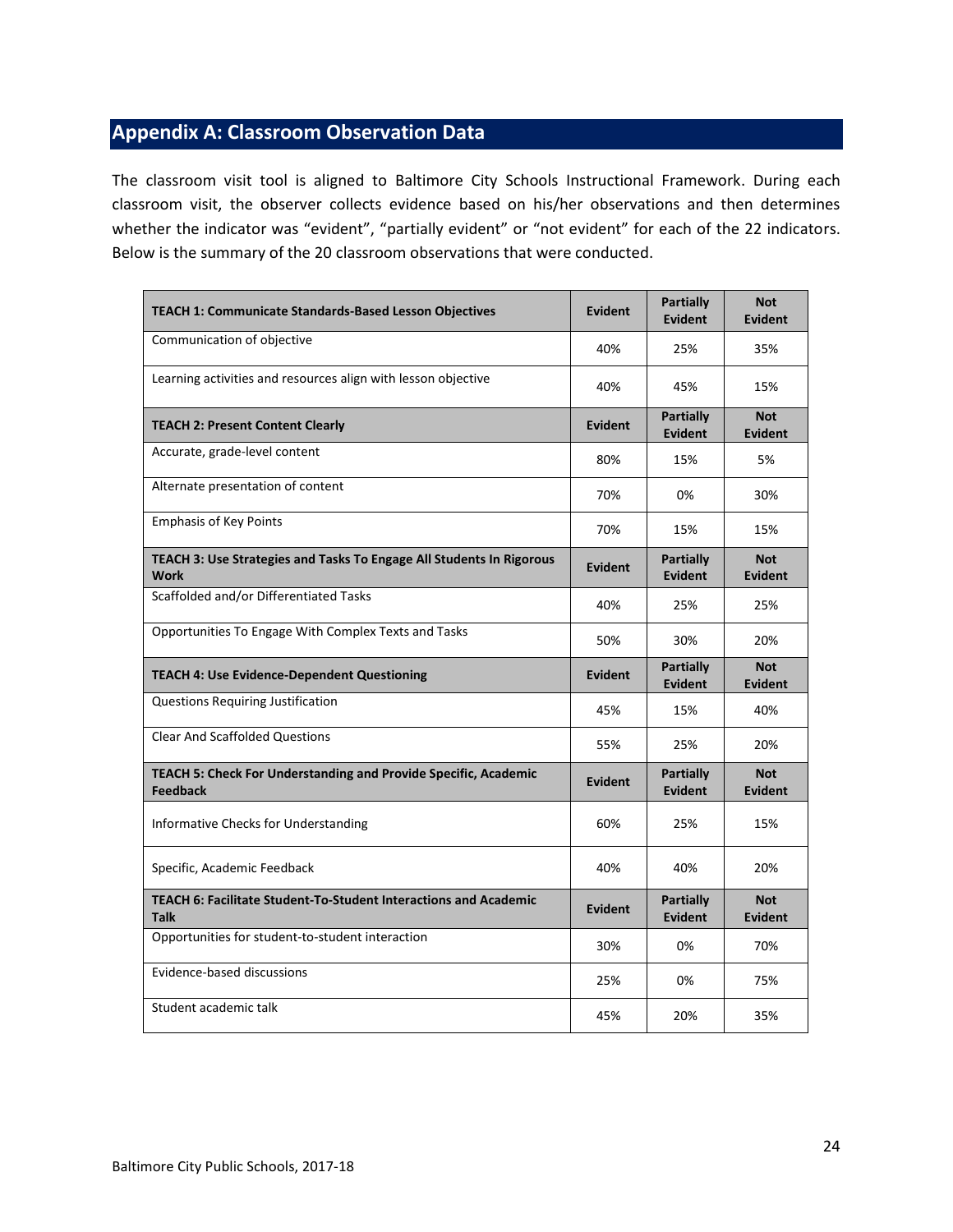| <b>TEACH 7: Implement Routines To Maximize Instructional Time</b>                                         | Evident | <b>Partially</b><br><b>Evident</b> | <b>Not</b><br><b>Evident</b> |
|-----------------------------------------------------------------------------------------------------------|---------|------------------------------------|------------------------------|
| Maximized instructional time                                                                              | 90%     | 5%                                 | 5%                           |
| Smooth routines and procedures                                                                            | 45%     | 45%                                | 10%                          |
| <b>TEACH 8: Build A Positive, Learning-Focused Classroom Culture</b>                                      | Evident | <b>Partially</b><br><b>Evident</b> | <b>Not</b><br>Evident        |
| Teacher-to-student interactions                                                                           | 95%     | 5%                                 | 0%                           |
| Student-to-teacher interactions                                                                           | 80%     | 20%                                | 0%                           |
| Student-to-Student interactions                                                                           | 80%     | 20%                                | 0%                           |
| TEACH 9: Reinforce Positive Behavior, Redirect Off-Task Behavior,<br>and De-escalate Challenging Behavior | Evident | <b>Partially</b><br>Evident        | <b>Not</b><br>Evident        |
| Reinforce positive behavior                                                                               | 75%     | 20%                                | 5%                           |
| Off-task behavior                                                                                         | 50%     | 45%                                | 5%                           |
| Time impact of redirection/discipline or off-task behavior                                                | 75%     | 25%                                | 0%                           |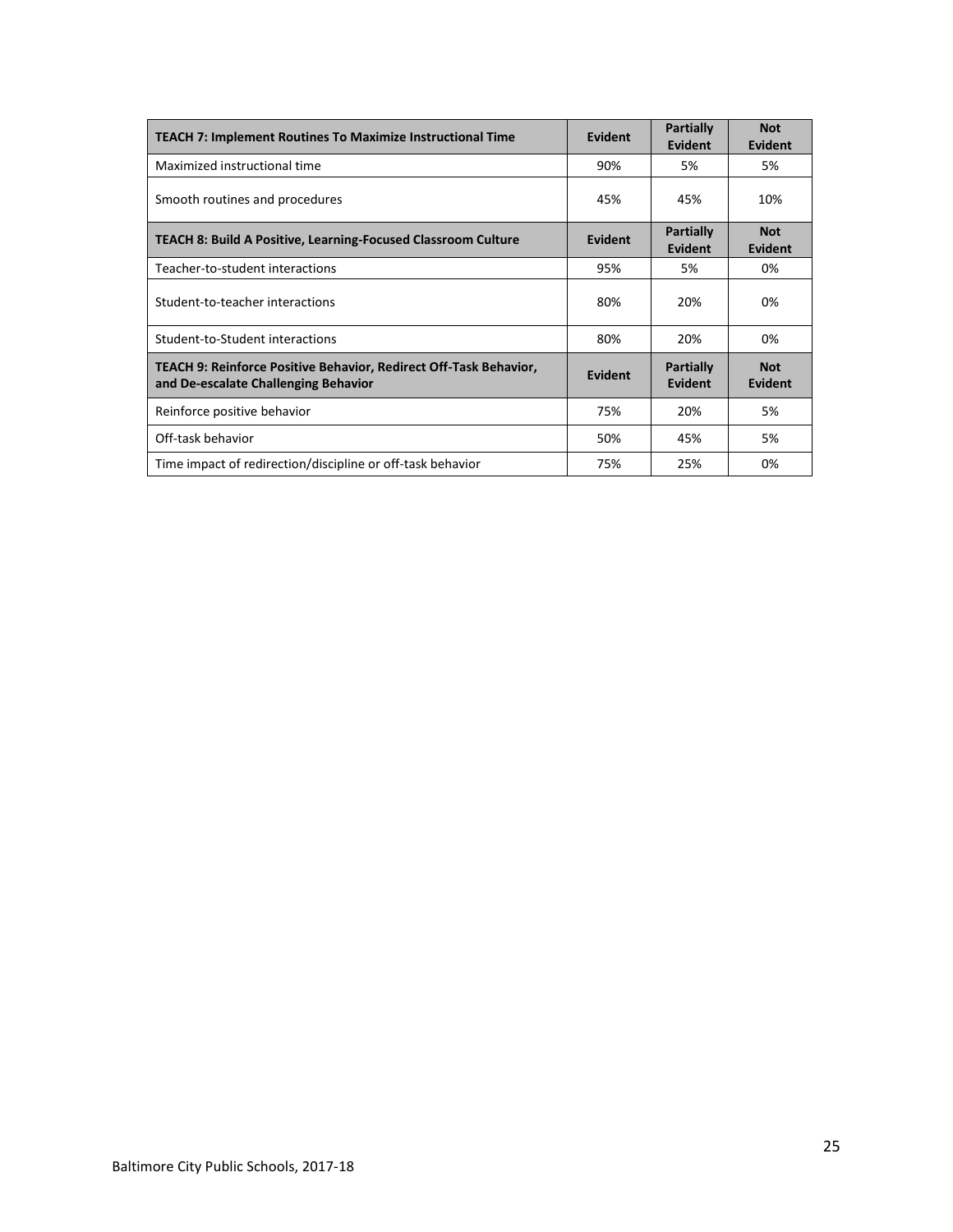## **Appendix B: School Report Comments**

#### **Domain 1: Highly Effective Instruction**

The information in bullet 3 of 1.2 and bullet 1 of 1.3 contradict the information included in bullet 1.1 of Domain 1. It is unclear how this information results in a developing rating on 1.1.

#### **Domain 2: Talented People**

None

#### **Domain 3: Vision and Engagement**

It is unclear how the evidence of 3.1 resulted in a developing rating.

#### **Domain 4: Strategic Leadership**

To ensure data-driven decision making results in reteach plans relevant to the needs of student groups on a weekly basis, our teachers engage in data analysis extensively at the individual class, grade wide, or grade band level. We engage in the Deep Data Dive (D3) protocol, which requires analysis of the misconceptions of students as we analyze student work. This is a better use of our limited PD time as teams, then looking at K to 8 trends. We review K to 8 data on 3 occasions throughout the school year. We work to make data actionable the next day or next week in intervention, so we need to spend more time on small chunks of data to drill down to student misunderstandings.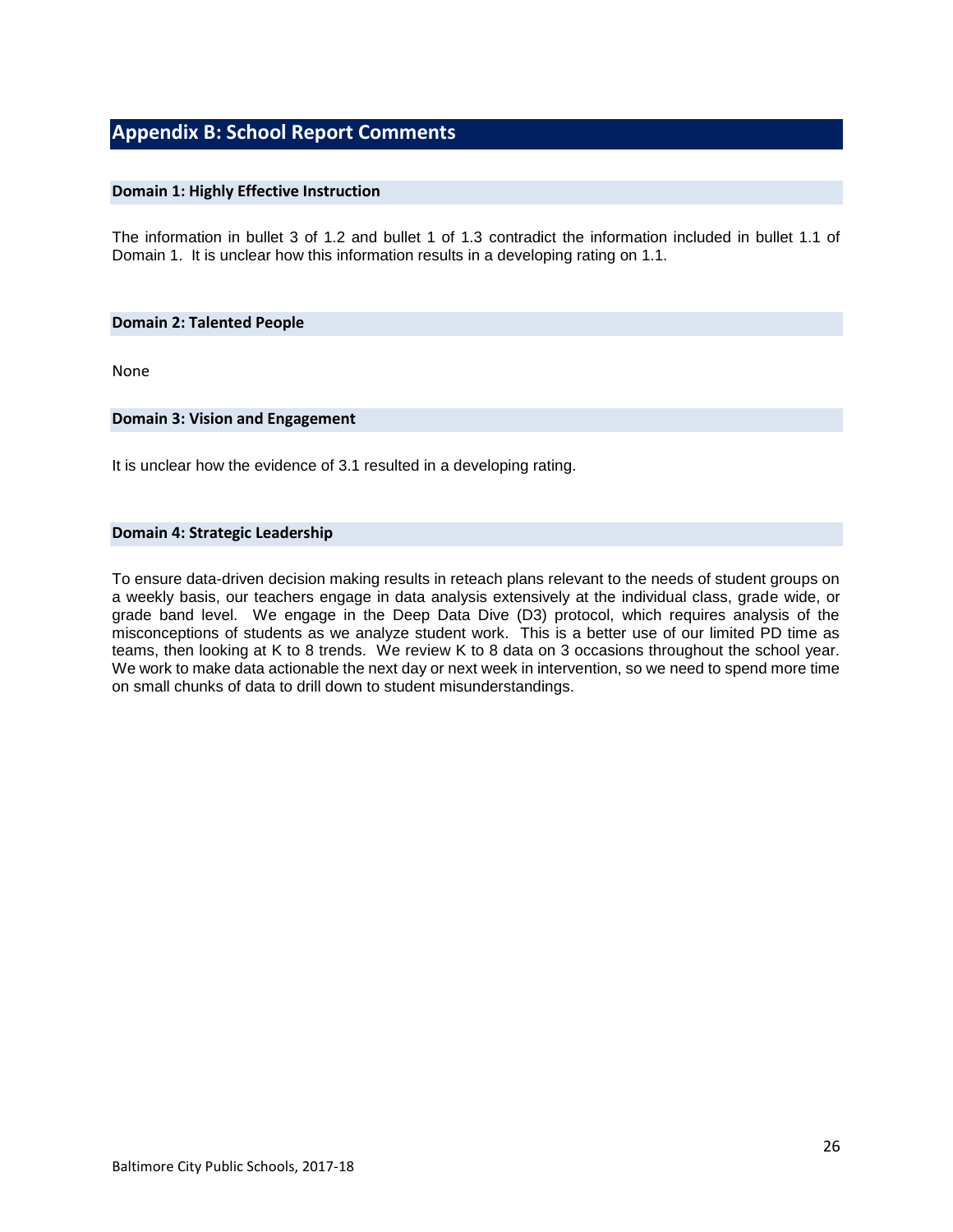## <span id="page-26-0"></span>**Appendix C: SER Team Members**

The SER visit to KIPP Academy was conducted on April 4-6, 2018 by a team of representatives from Baltimore City Public Schools.

**Mona Khajawi** is a Program Evaluator II in the Office of Achievement and Accountability in Baltimore City Public Schools. She has had a variety of experience in the field of education, including teaching, program management and evaluation. Most recently, she worked in the capacity of Evaluation Specialist with City Year in Washington, D.C., assessing the quality of educational programming implemented by 140 AmeriCorps members in eleven schools throughout the district. She initially gained exposure to evaluation while interning with the Academy for Educational Development, where she assisted in conducting reviews of a subset of the Gates-funded small schools in New York City. Previously, she also taught English in a rural high school in Ukraine, and served as an Assistant Program Coordinator of the AmeriCorps program at the Latin American Youth Center in Washington, D.C. Mona holds a Bachelor's degree in English Literature from the University of Maryland, College Park, and a Master's degree in Education Policy from Teachers College, Columbia University.

**Brianna Kaufman** is the Manager for the School Effectiveness Reviews in the Office of Achievement and Accountability in Baltimore City Public Schools. Brianna began her career as an elementary art teacher in Bryan, TX. After obtaining her Master's degree, she interned and worked at a number of art museums in the education department including the: Dallas Museum of Art, The National Gallery of Art in DC, and the Walters Art Museum. In 2008, Brianna made the shift from art education to general education reform as a Program Manager at the Fund for Educational Excellence. There she managed a grant from the Bill and Melinda Gates Foundation that focused on College and Career Readiness. Prior to joining OAA, Brianna worked as the College and Career Readiness Education Specialist for Baltimore City Public Schools. Brianna holds a Bachelor's degree in elementary education from Texas Lutheran University, a Master's degree in Art Education from University of North Texas, and a Master's of Business Administration from Loyola University in Maryland.

**Katherine Harris Toler** is a Program Evaluator II in the Office of Achievement and Accountability in Baltimore City Public Schools. Prior to joining OAA, Ms. Toler was a District Mentor in the Office of Teacher Support and Development. In Baltimore City Public Schools, Ms. Toler has served as teacher, Academic Coach, Dean of Instruction, and High School Administrator. Ms. Toler has also served as teacher in the Anne Arundel County Public School System, the Baltimore County Public School System and the Vance County Public School System in North Carolina. She holds a B.A. in English with a Concentration in Secondary Education from North Carolina Central University and a Masters of Education in School Improvement Leadership from Goucher College.